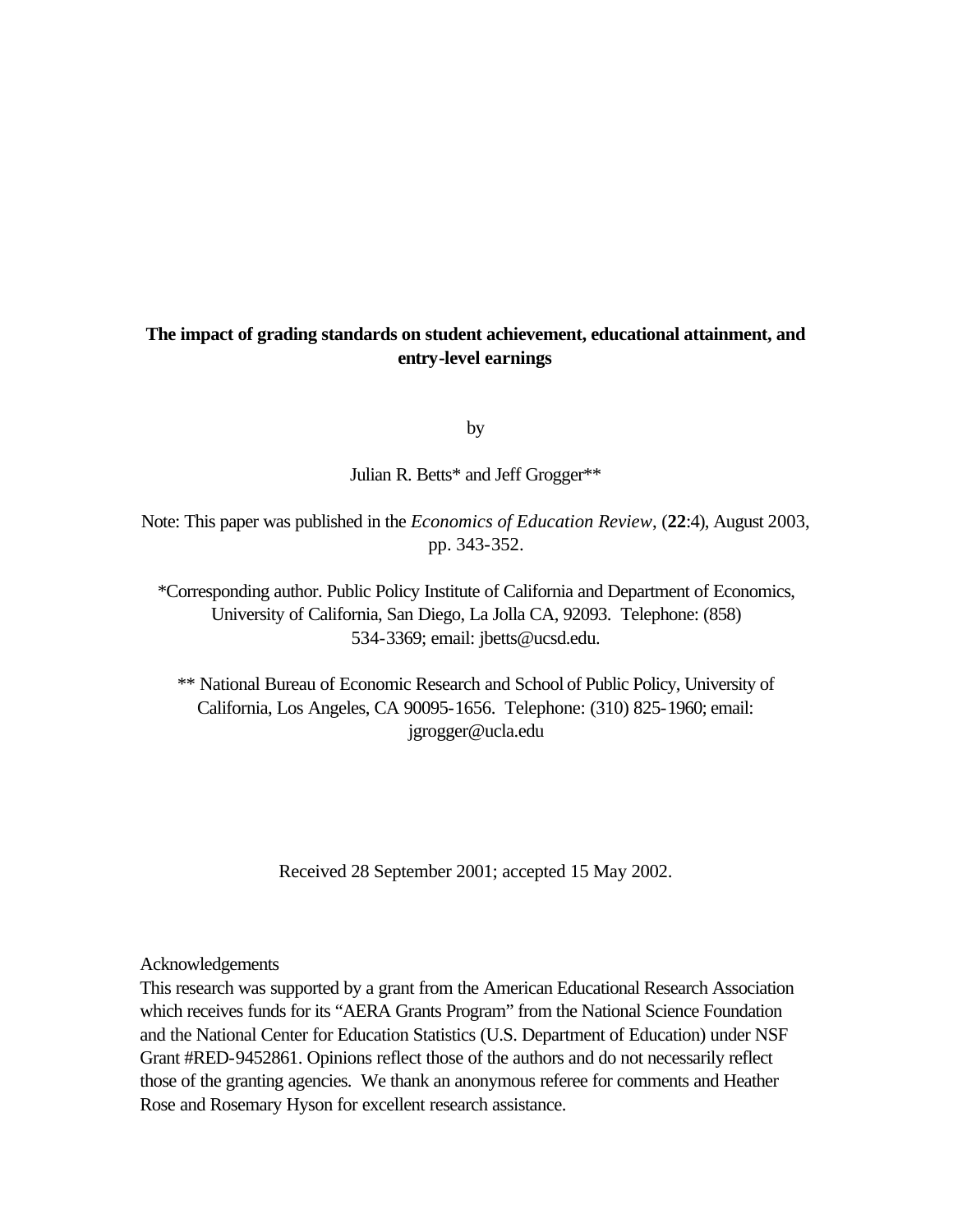## **Abstract**

Despite recent theoretical work, there is little empirical work on the effects of higher grading standards. In this paper we use data from the High School and Beyond survey to estimate the effects of grading standards on student achievement, educational attainment, and entry level earnings. We consider not only how grading standards affect average outcomes but also how they affect the distribution of educational gains by skill level and race/ethnicity. We find that higher standards raise test scores throughout the distribution of achievement, but that the increase is greatest toward the top of the test score distribution. Higher standards have no positive effect on educational attainment, however, and indeed have negative effects on high school graduation among blacks and Hispanics. We suggest a relative performance hypothesis to explain how higher standards may reduce educational attainment even as they increase educational achievement.

[JEL Classification: I2]

Keywords: Grading standards; educational incentives.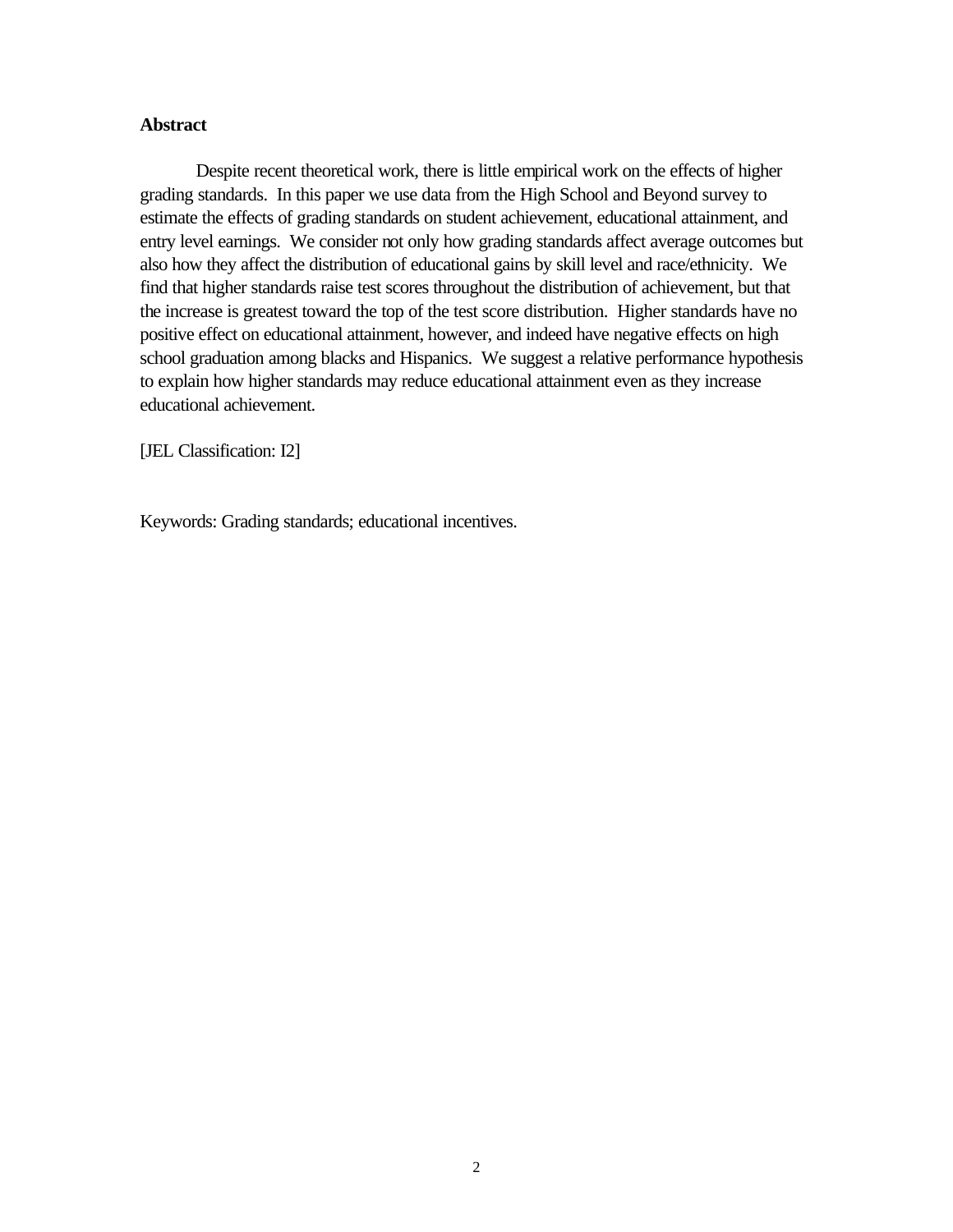## **1. Introduction**

Economists have produced a large body of empirical research that models student outputs in terms of school inputs. Most work has focused on readily measurable inputs, such as class sizes (Hanushek 1986; Betts 1996). Relatively little has focused on the incentives that schools create for their students. Considering economists' interests in incentives, this is surprising.

Incentives have been the focus of a small theoretical literature on educational standards.<sup>1</sup> A common finding is that higher standards may help some students at the expense of others. Whereas higher standards may lead more motivated students to increase effort, they may cause others to give up as the standard moves beyond their reach. Thus higher standards could potentially have adverse distributional consequences.

In this paper, we expand on the existing empirical work in two important ways. First, we analyze the effect of schools' grading standards on a number of educational outcomes. We estimate the effects of higher standards not only on test scores but also on high school graduation, college attendance, and entry-level earnings.

Second, we explicitly consider the distributional consequences of higher standards. We first use quantile regression methods to estimate their effects at different points in the achievement distribution. We then stratify the sample by race/ethnicity to analyze whether higher standards have adverse consequences for minorities.

#### **2. Background**

l

2.1 Theoretical framework

<sup>&</sup>lt;sup>1</sup> See for instance Kang (1985), Becker and Rosen (1992), Costrell (1994), and Betts (1998).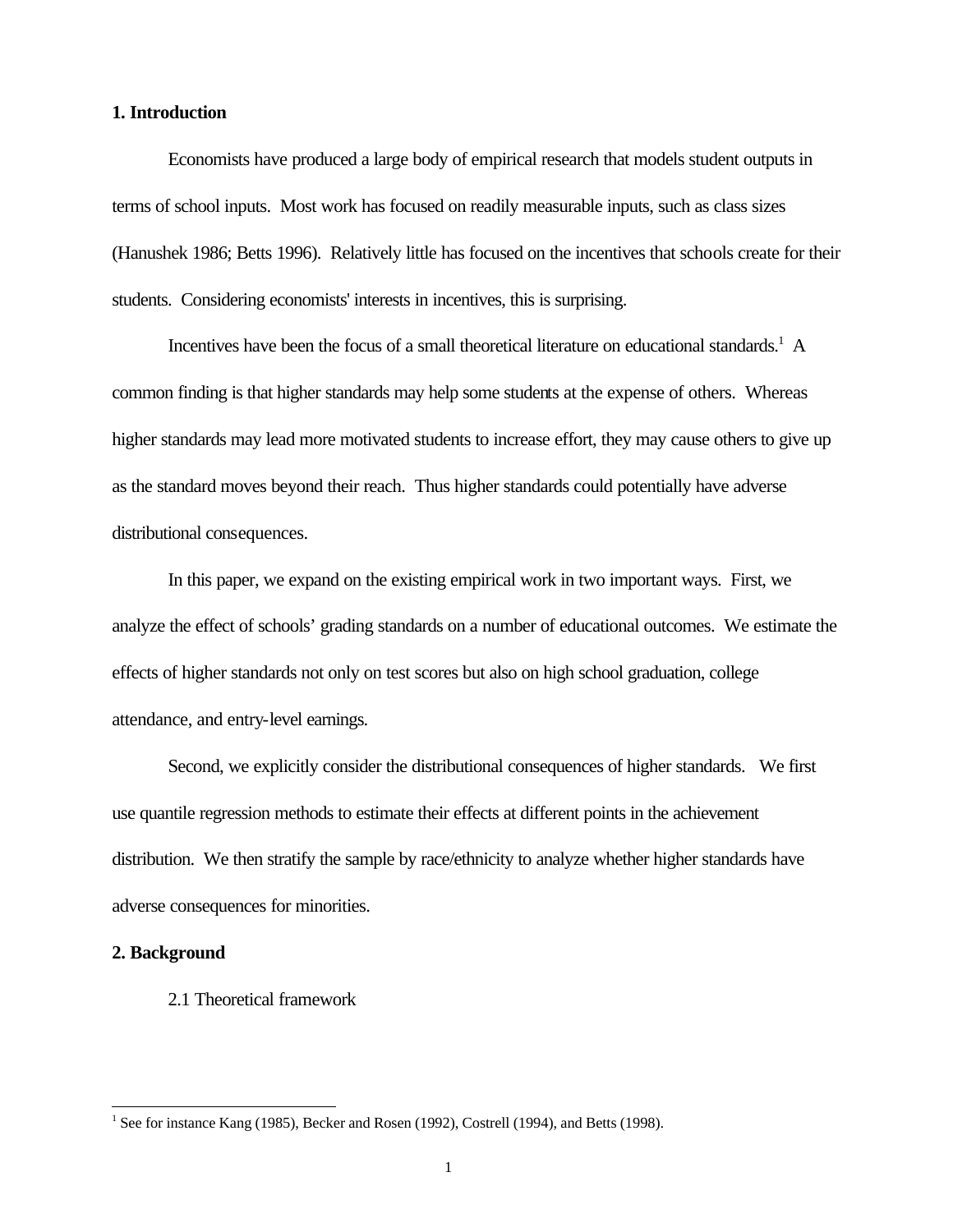Becker and Rosen (1992) and Betts (1995) analyze models in which students maximize utility functions defined over their achievement (or a related variable, subsequent income) and their effort. Greater effort reduces utility, although it may raise achievement. Both models predict that increases in grading standards may have ambiguous effects on achievement. More able students may increase effort in order to reach the new standard. Less able students, who must increase effort by a greater amount to increase their achievement, may give up instead. Inframarginal students at both ends of the distribution may be unaffected.

Differences in the effects of higher standards by ability level may manifest themselves as differences by race. Minority test scores generally fall below those of whites. To the extent that test scores reflect ability levels, increases in achievement due to higher standards could be concentrated disproportionately among whites, whereas decreases in could be concentrated disproportionately among minorities.

An interesting question not addressed in the literature concerns the role of parents and schools. Parents may choose their child's school to maximize his effort. Alternatively, parents concerned that their child may give up altogether may choose a school with less demanding standards. Furthermore, the school's choice of grading standard may be influenced by the skill level of its students.

The actions of parents and schools are unobservable, which causes problems for empirical analysis. How parents' choice of schools would affect our estimates is not clear, as the above examples suggest. School behavior could give rise to a reverse causation problem. That is, standards may be correlated with achievement not only because standards affect student effort, but because students' achievement influences the school's choice of standards. We attempt to deal with these problems by

2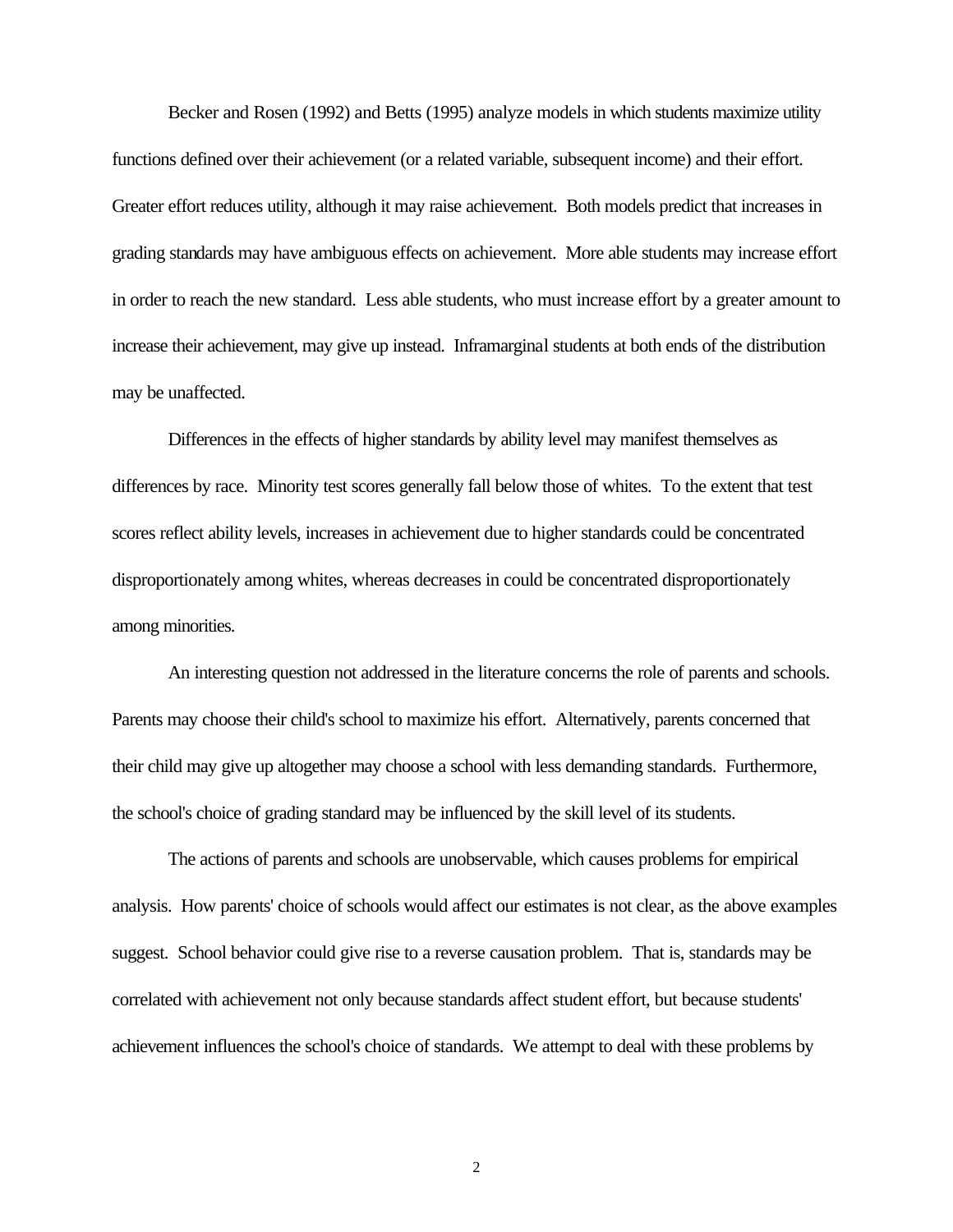including in our regressions proxies for the decisions made by parents and schools. We discuss this in more detail below.

2.2. Previous empirical work

Betts (1995) provides some of the first evidence on the effects of higher grading standards. Using data from the Longitudinal Study of American Youth (LSAY), he has shown that higher grading standards improve average achievement. He finds that grading standards have greater effects among stronger students than among weaker students, but he is unable to estimate separate effects by race because of small sample sizes.

Lillard and DeCicca (2001) focus on the effects of higher graduation standards, defined as the number of courses that students must take in order to graduate, rather than grading standards. They find that raising graduation standards leads to moderate increases in the dropout rate.

### **3. Methods**

l

#### 3.1. Data

We analyze data from the Sophomore Cohort of the High School and Beyond (HSB) survey, which has many features that are useful for our analysis. First, it provides data from a national probability sample of roughly 15,000 students from 1000 schools. The HSB began tracking these students in 1980, when they were sophomores in high school, and followed them through 1992, when they were roughly 28 years old. The HSB provides data on students' educational achievement, attainment, and post-schooling earnings for the period 1989 to 1991. $^2$  Moreover, the HSB substantially oversamples blacks and Hispanics.

 $2^2$  For this reason, we use the HSB rather than the more recent NELS. At the most recent (1994) follow-up, the NELS students were only 20 years old, and many were full-time students. Thus the NELS is unsuitable for an analysis of post-schooling earnings.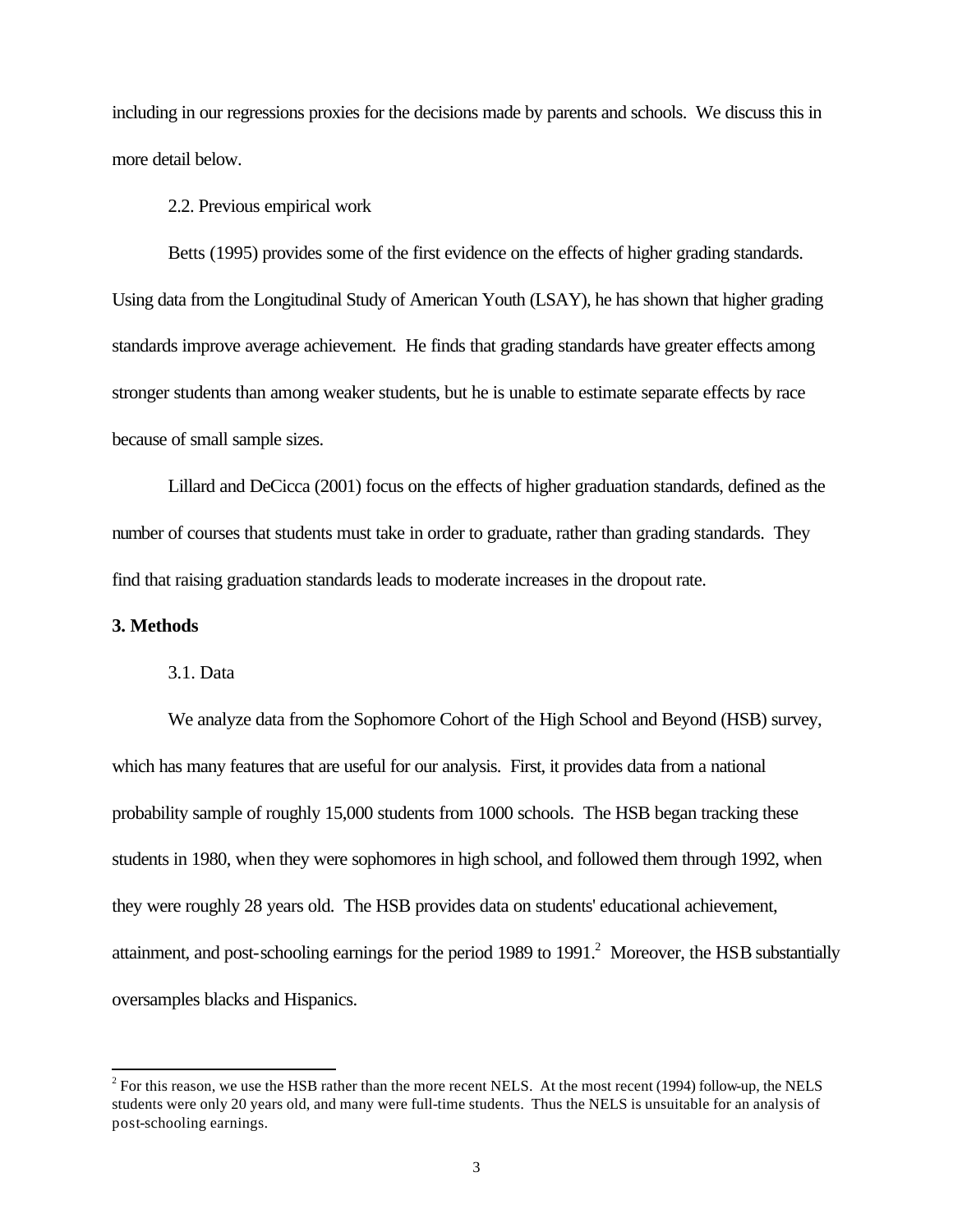Our dependent variables include 12th-grade test scores, dummy variables for high school graduation and college attendance, and entry-level earnings. The high school graduation dummy is equal to one if the student received a high school diploma, but not if she received a GED. The college attendance dummy is equal to one if the student attended a four-year college at any point during the first two years after leaving high school. Our earnings measure is the (logarithm of) average annual earnings, where the averaging is done over all years between 1989 and 1991 during which the student indicated that she worked at least nine months out of the year. Our dependent variables are summarized in panels A-C of Table 1.

## [Table 1 here]

#### 3.2. Measuring schools' grading standards

Theoretically, the school's grading standard is the achievement level needed for students to receive any given grade. It is a measure of how stringently the school grades its students, relative to an objective measure of student achievement obtained from standardized tests. In the simplest terms, if one school generally gives B's to students who score in the 75th percentile on the nationwide test, whereas a second school generally gives such students C's, then the latter school has higher grading standards.

Constructing grading standards requires two pieces of information: each student's standing relative to all students nationwide, as measured through test scores, and each student's standing relative to other students in his/her school, as measured through grades. In 1980 and 1982, HSB respondents took nationally standardized tests in fields such as mathematics, science and English. In 1984, the administrators of the HSB conducted a high school transcript survey, obtaining the complete high school transcripts for nearly all students in the cohort.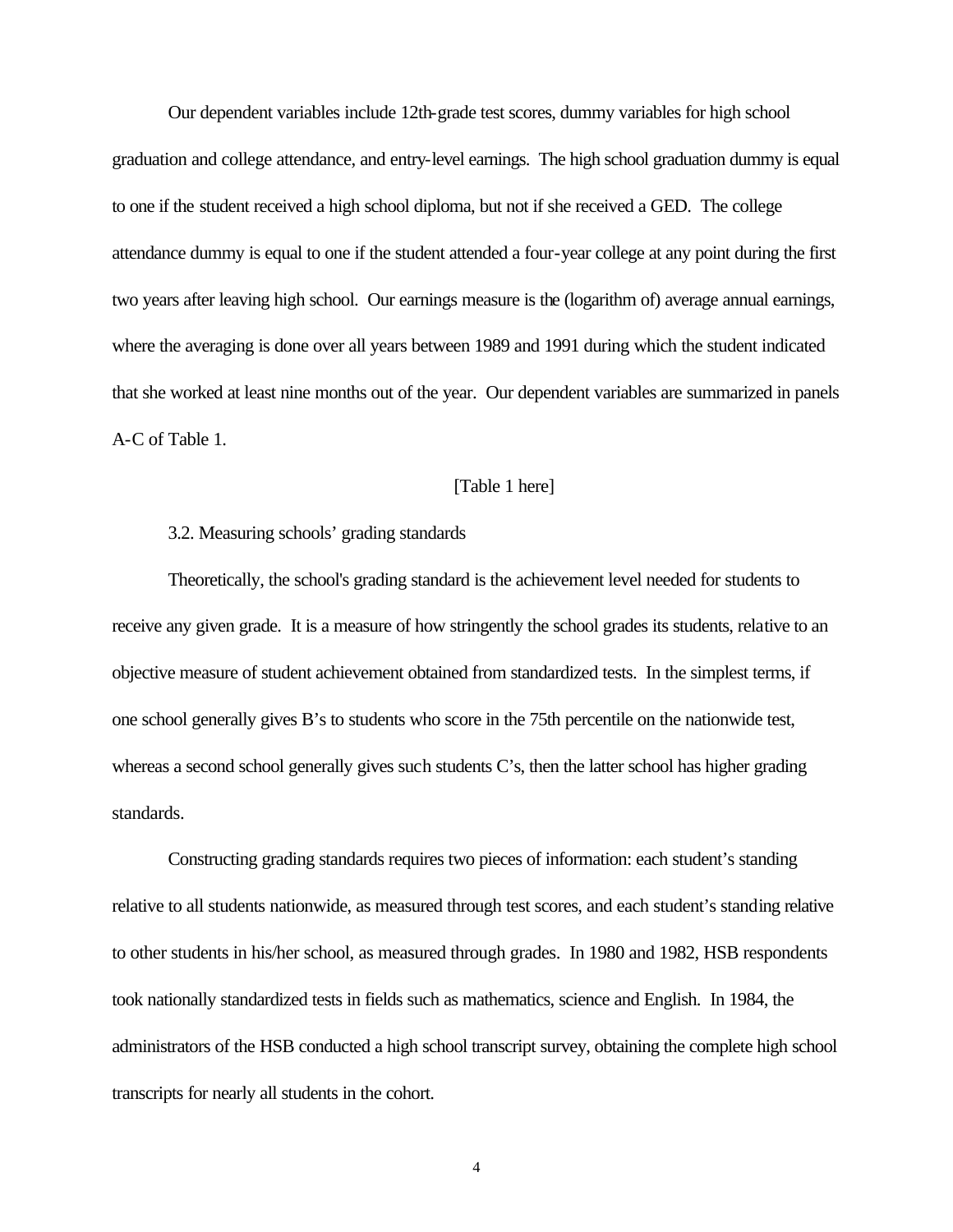We estimate the grading standards by regressing math test scores on the student's math grade point average (GPA) and a vector of school dummies.<sup>3</sup> The coefficients on the school dummies serve as our estimated grading standards. To see this, consider the following regression of the Grade 12 math test score  $A_{ij}$  for person *i* in school *j*:

$$
(1) \qquad A_{ij} \, ? \, \bigg\{\, \sum_{j=1}^{n^{SCH}} \, SCHOOL_{ij} \, ? \, \bigg\{\, \sum_{j=1}^{n^{COR}} \, ? \, \sum_{j=1}^{n} \, ? \, GPA_{ij} \, ? \, ? \, \bigg\}\, ;
$$

l

where the *?* , *?* , and *?* terms are parameters to be estimated, *?ij* is an error term, and *n SCH* and *<sup>n</sup> COR* equal the number of schools and the number of distinctly identified math courses within the data. The GPA variable indicates the student's average letter grade in math classes, the SCHOOL dummy variables represent separate intercepts for each school, and *?*<sub>*ijm*</sub> is the *number* of math courses of a given type *m* taken by the student. The latter are meant to control for the fact that if somebody takes a more difficult course, for instance algebra instead of business math, then we would expect him to obtain a higher test score, holding constant his GPA. Similarly, the total number of math courses taken should positively influence the test score, holding constant GPA. Ordinary least squares applied to equation (1) yields an estimated grading standard for each school in the sample, denoted by *?*? *j* , where the hat symbol denotes a statistical estimate.<sup>4</sup>

If all schools graded in the same way, then the relation between test scores and letter grades would be identical across schools, and all schools would have the same intercept. If grading standards vary, a school with a higher *? <sup>j</sup>* has high grading standards. To see this, consider the case of two

 $3$  We focus on schools' grading standards for math courses in light of findings by Grogger and Eide (1995) and Murnane, Willett and Levy (1995) that the impact of mathematics achievement on earnings both is substantial and has grown over time.

<sup>&</sup>lt;sup>4</sup> With the exception of the quantile regressions, all standard errors below are calculated in a manner that accounts for the presence of multiple students per school.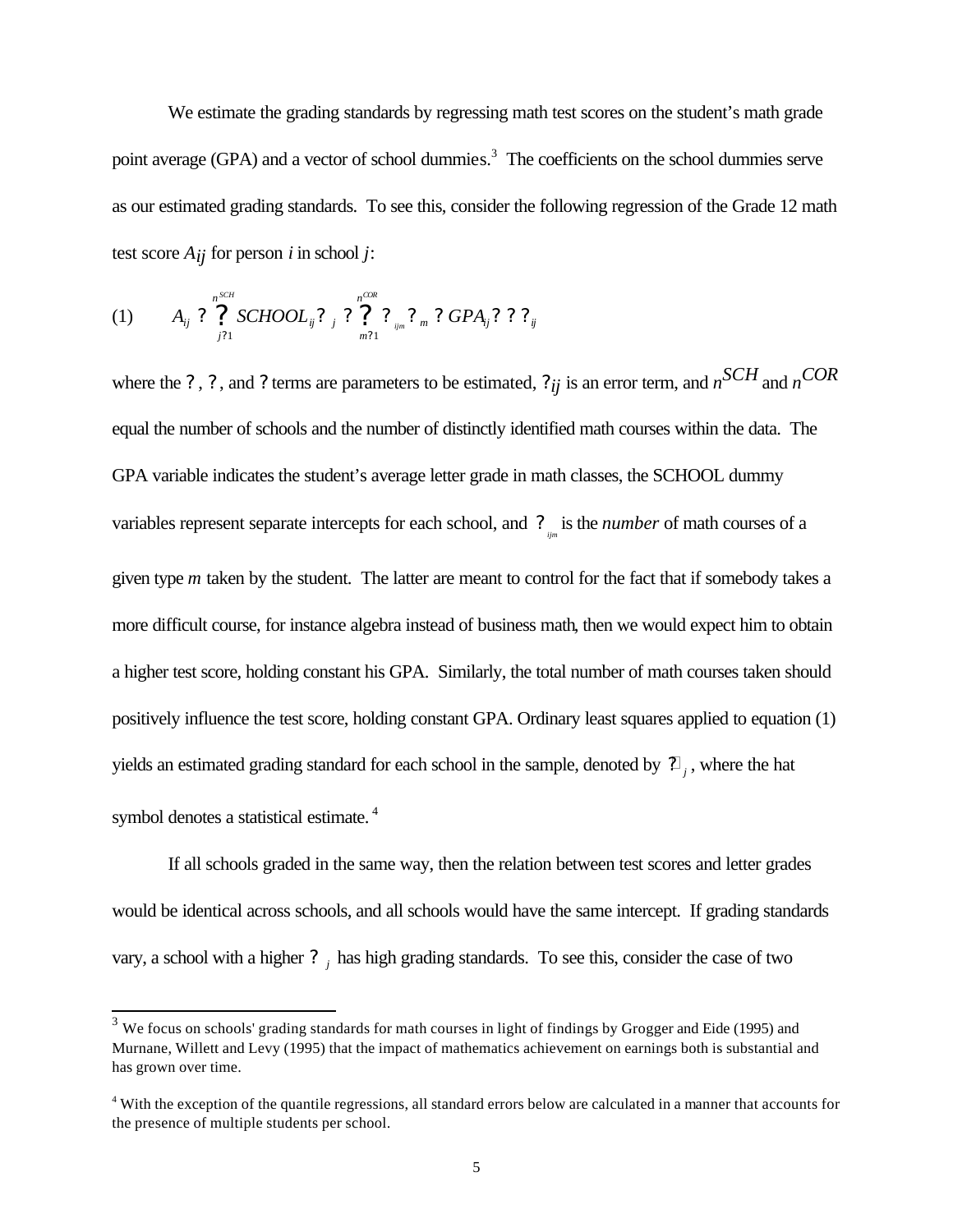schools. If  $?$   $_1 > ?$  <sup>2</sup>, then students in school 1 receive higher standardized test scores, on average, than students in school 2 who earn the same grades. For example, students with a B average at school 1 score higher than students with a B average at school 2. Thus, school 1 has higher grading standards.<sup>5</sup>

The null hypothesis of similar intercepts was rejected resoundingly, with p-values well below  $5$ ?  $10^{-6}$ . Among students with the same GPA who have completed similar coursework, achievement varies dramatically across American schools.<sup>6</sup> Panel D of Table 1 summarizes the estimated grading standard.

3.3. Estimating the effects of grading standards on educational outcomes

Using the estimated grading standards, we estimate their effects on students' educational success by fitting regression models of the form:

(3)  $y_{ij}$  ? ??<sub>*i*</sub> ?  $X_{ij}$ ? ?  $Z_{j}$ ? ?  $u_{ij}$ 

l

where  $y_{ij}$  is the outcome measure for the *i*th student in the *j*th school,  $X_{ij}$  is a vector of student background characteristics,  $Z_i$  is a vector of school characteristics, and  $u_i$  is a disturbance term. The terms *?* , *?* , and *?* are parameters to be estimated, where *?* gives the effect of a unit change in the grading standard on the educational outcome.

 $<sup>5</sup>$  In preliminary analyses we experimented with a number of different measures of grading standards. First, we added</sup> controls for the student's race, to guard against the possibility that the HSB test battery may be racially biased. Second, we added the square of GPA to control for possible non-linearities. Third, we added both the race controls and GPA squared. Fourth, we repeated each of these variants after substituting an omnibus measure of test scores for math test scores as the dependent variable in equation (1), while at the same time replacing the student's math GPA with his overall GPA and likewise replacing the number of math courses with the total number of courses. We found very high correlations between the models that controlled for race and the square of GPA and the models that did not. More to the point, the estimated effects of grading standards on student outcomes were generally similar regardless of how we estimated the grading standard. Likewise, the results were similar whether we used the math grading standard or the overall grading standard. In the analysis below, we focus on the math grading standards estimated without terms for race or GPA squared.

 $6$  Further details on the construction of the grading standards appear in Appendix 1 of an earlier working paper draft. See Betts and Grogger, National Bureau of Economic Research Working Paper 7875, September 2000.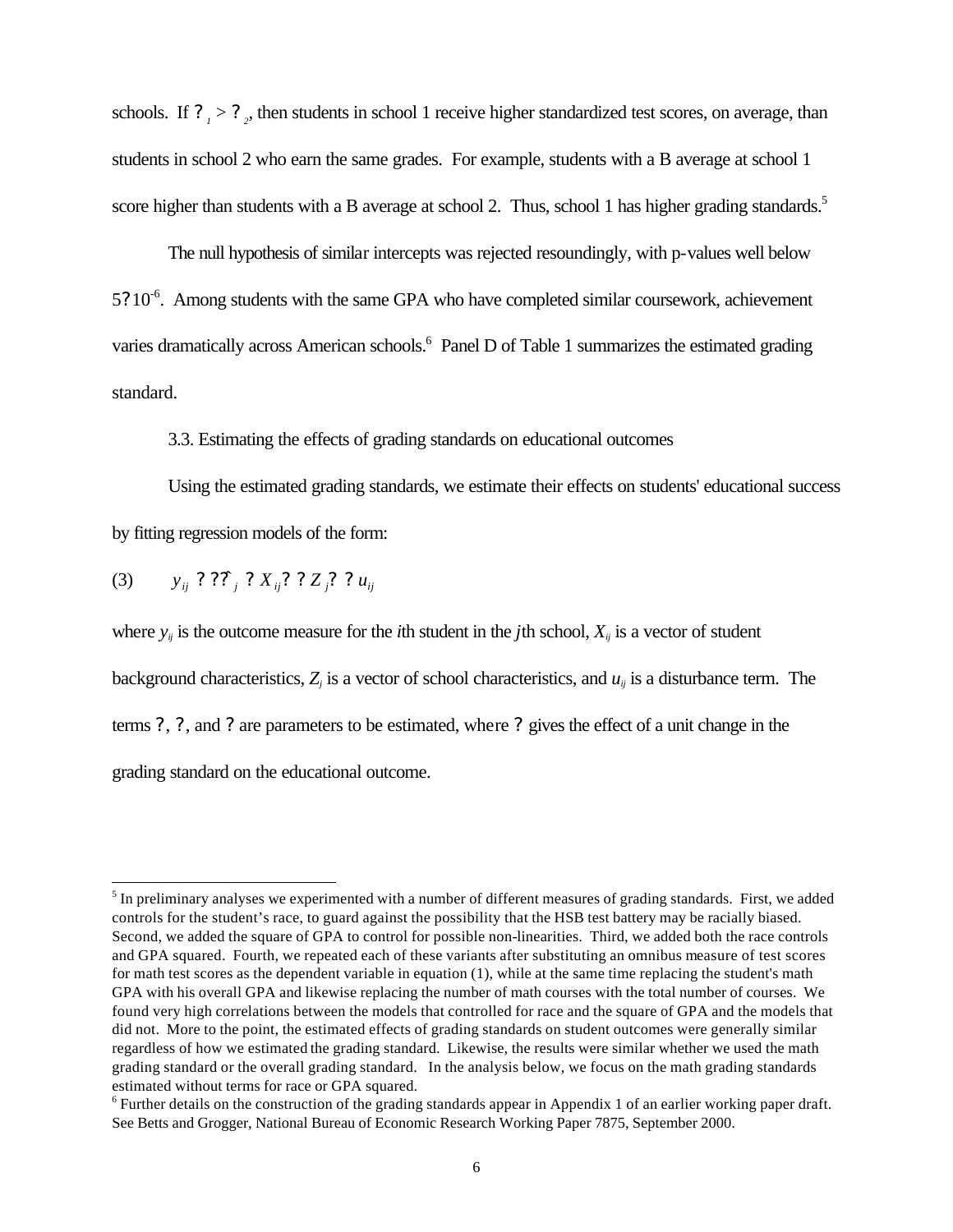The vector  $X_{ii}$  includes the student's race/ethnicity, sex, family size, family structure, parental income, and parental education.<sup>7</sup> In some specifications, it also includes the student's 10th-grade test score. This provides a measure of the student's achievement at the beginning of our sample period. Presumably, it incorporates the results of all prior decisions aimed at influencing the student's academic success, including the parent's choice of school. We use it as a proxy for otherwise unobservable parental behavior.

The term *Zj* includes the average 10th-grade test score of students in the school. Including average achievement scores in the regression provides a means of controlling for reverse causation, that is, the possibility that the school's choice of grading standards may depend on students' initial skill levels.

## **4. Results**

l

#### 4.1. Effects of grading standards on 12th-grade test scores

One problem with 12th-grade test scores is that only some of the high school dropouts in the HSB actually took the 12th-grade tests. To the extent that dropouts who took the test differ from their counterparts who did not, this may give rise to a sample selection problem. We attempt to deal with this problem using an approach that is similar to that adopted by Grogger and Neal (2000). The idea is to use the information at our disposal to predict what the non-test takers would have scored if they had taken the test. To do this we assume that the students who did not take the 12th-grade test would have achieved the same relative score on their 12th-grade test as they achieved on their 10th-grade test. In other words, we compute the student's 10th grade percentile rank based on her 10th-grade test score,

 $\alpha$  We could have controlled for these variables in the regression used to construct the grading standards, but chose to control for them here instead. Partitioned regression theory tells us that both approaches would have yielded the same coefficients for the grading standard if the unit of observation were the same for the grading standards and the test scores (Greene, 1993, p. 179).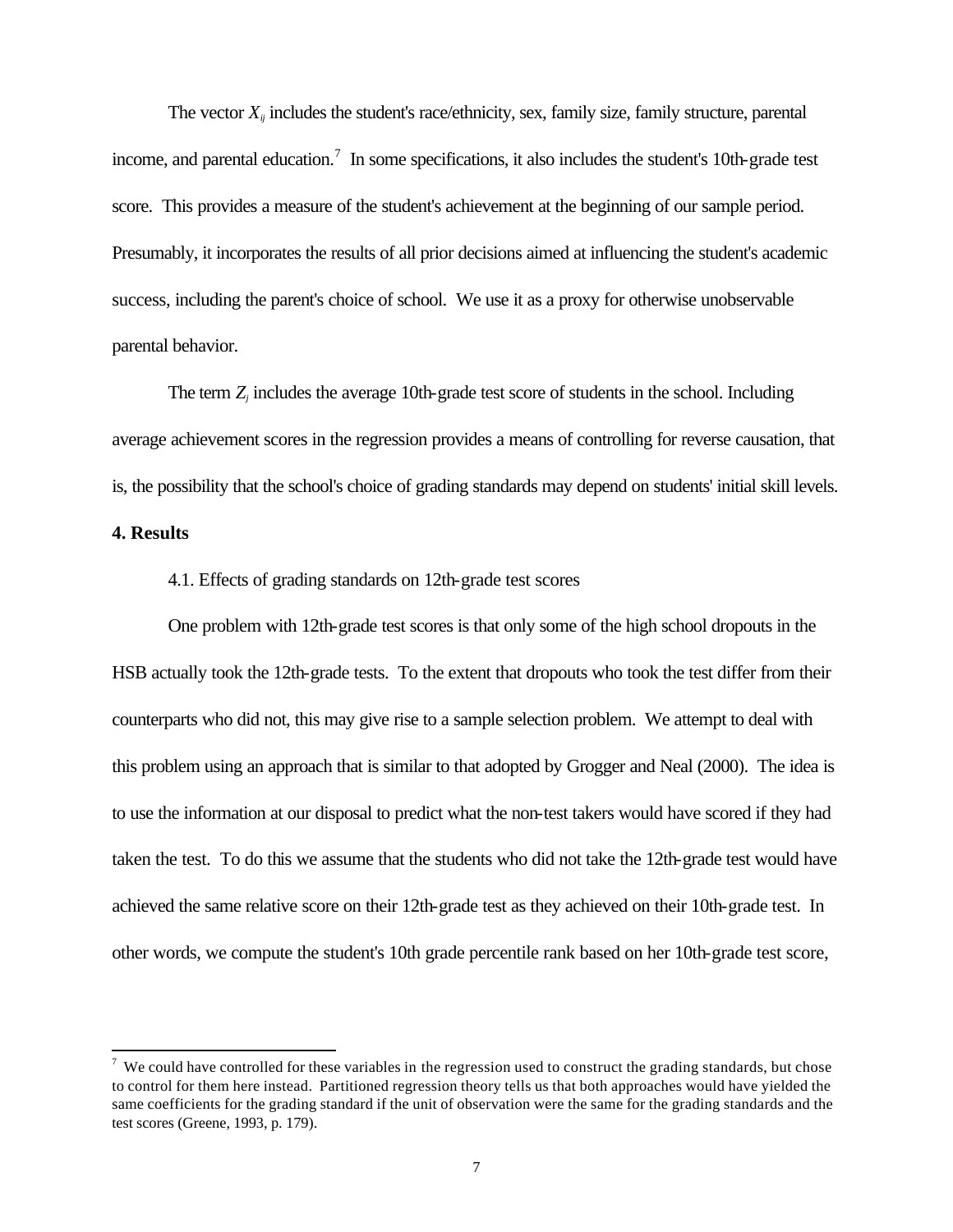then impute to her a 12th-grade test score corresponding to that percentile rank in the distribution of 12th-grade test scores.

As discussed by Grogger and Neal (2000), when the imputed scores are included in a quantile regression, the assumption under which the approach yields consistent estimates is simply that the imputation places the student on the correct side of the conditional quantile being estimated. This seems plausible, since we are in effect assuming that dropouts do not learn at a sufficient rate so as to advance their relative position in the distribution of test scores.<sup>8</sup>

Table 2 reports regression estimates of the effects of grading standards on students' 12th-grade math scores. In addition to the variables shown, all three specifications include an extensive set of controls for the student's race, sex, family structure, family size, parental occupation, family income, and residence in an urban, suburban, or rural location, as listed in the note to Table 2. Linear regression estimates appear in panel A.

## [Table 2 here]

Comparing specification (1) to specification (2) reveals a pattern that appears in nearly all the regressions that we present. In the models that omit controls for the student's ex ante achievement, grading standards appear to have positive and significant effects on educational outcomes. Including the student's 10th-grade test score greatly reduces this effect, however. In panel A, the coefficient on the grading standard falls by more than half, from 0.506 to 0.225. In specification (3), although the coefficient on the school's mean 10th-grade test score is positive and significant, its inclusion reduces the

l

 $8$  Grogger and Neal (2000) take a somewhat different approach, imputing zero test scores to dropouts, which are guaranteed to be below the conditional quantile in question. In practice, the approach we take here yields estimates that are similar both to those based on the Grogger-Neal approach and to those that ignore the sample-selection problem altogether.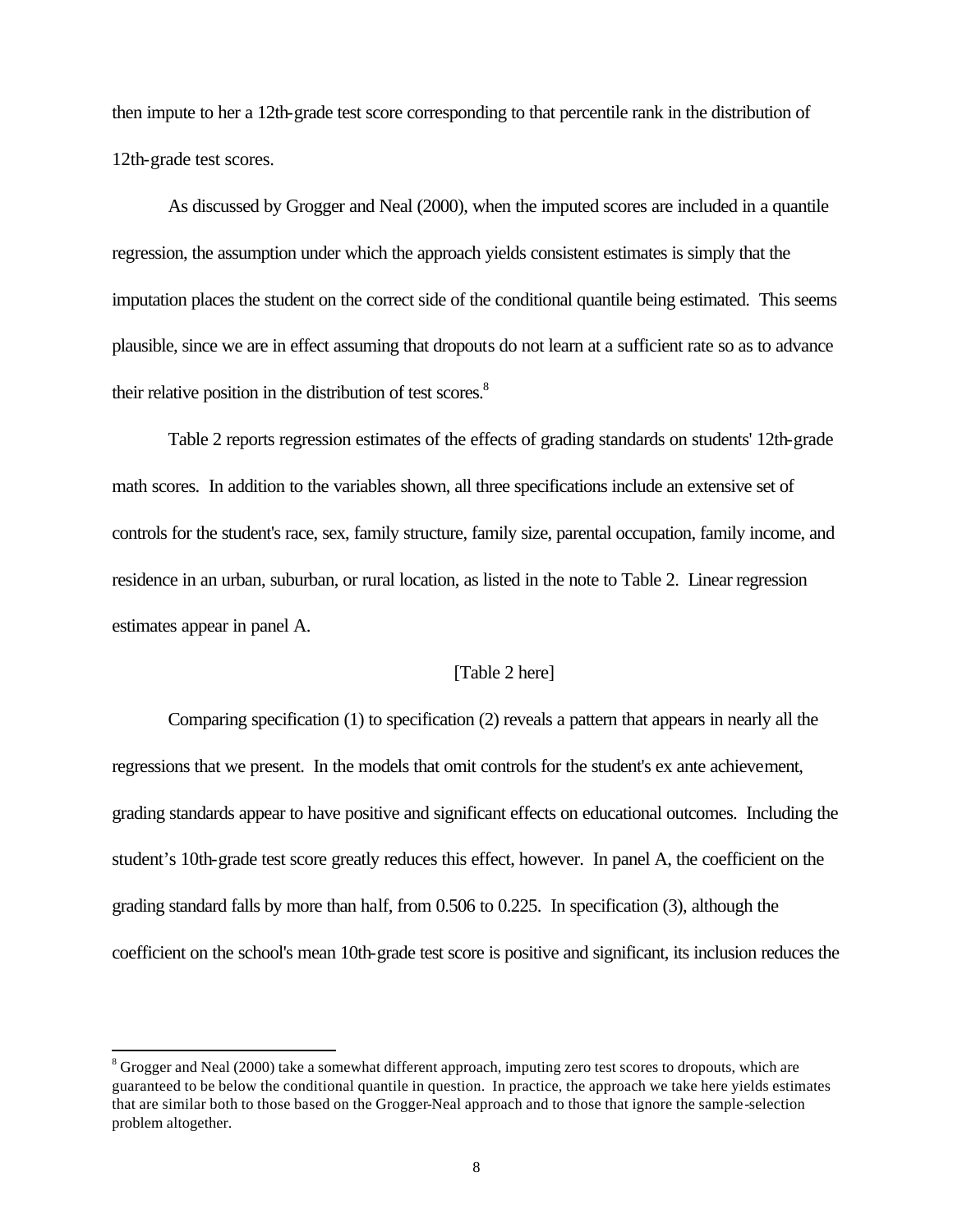grading standard coefficient only slightly. All of the estimates in panel A suggest that higher grading standards are associated with higher 12th-grade test scores, on average.

How big are the estimated effects of higher grading standards? We can answer this in two ways. First, because one goal of imposing rigorous educational standards might be to reduce withincohort variation in achievement, we interpret the predicted effects in terms of the variation in achievement within a grade. Table 1 shows that the standard deviation of 12th-grade test scores is 10.08. The estimate in specification (2) of Table 2 indicates that a one-standard deviation increase in grading standards would raise twelfth-grade test scores by 0.79 points, or less than one-tenth of a standard deviation. Thus, compared to the variance of test scores, the effects are quite small. Even a large increase in standards at low-performing schools would be unlikely to reduce the within-cohort variation in achievement by very much.

A second way to gauge the impact of raising standards is to compare the predicted gains with average gains in students' test scores between grades 10 and 12. For the subsample with valid test scores in both grades 10 and 12, the average achievement gain between 10th and 12th grades is about 2 points.<sup>9</sup> A gain in grade-12 test scores of 0.79 amounts to a 40 percent gain in the mean increase between grades 10 and 12. The predicted effects of higher grading standards are small in terms of variation in achievement *among* students, but substantial in terms of the mean gain in student achievement.

Because the theory predicts that higher standards may reduce the achievement of some students, even while increasing the achievement of others, we report quantile regression estimates of the

l

<sup>9</sup> As mentioned earlier, the mean test score in grade 10 that is shown in table 1 includes values set to zero for missing cases. Among students with non-missing test scores in both grade 10 and grade 12, the mean gain in test scores was about 2 points.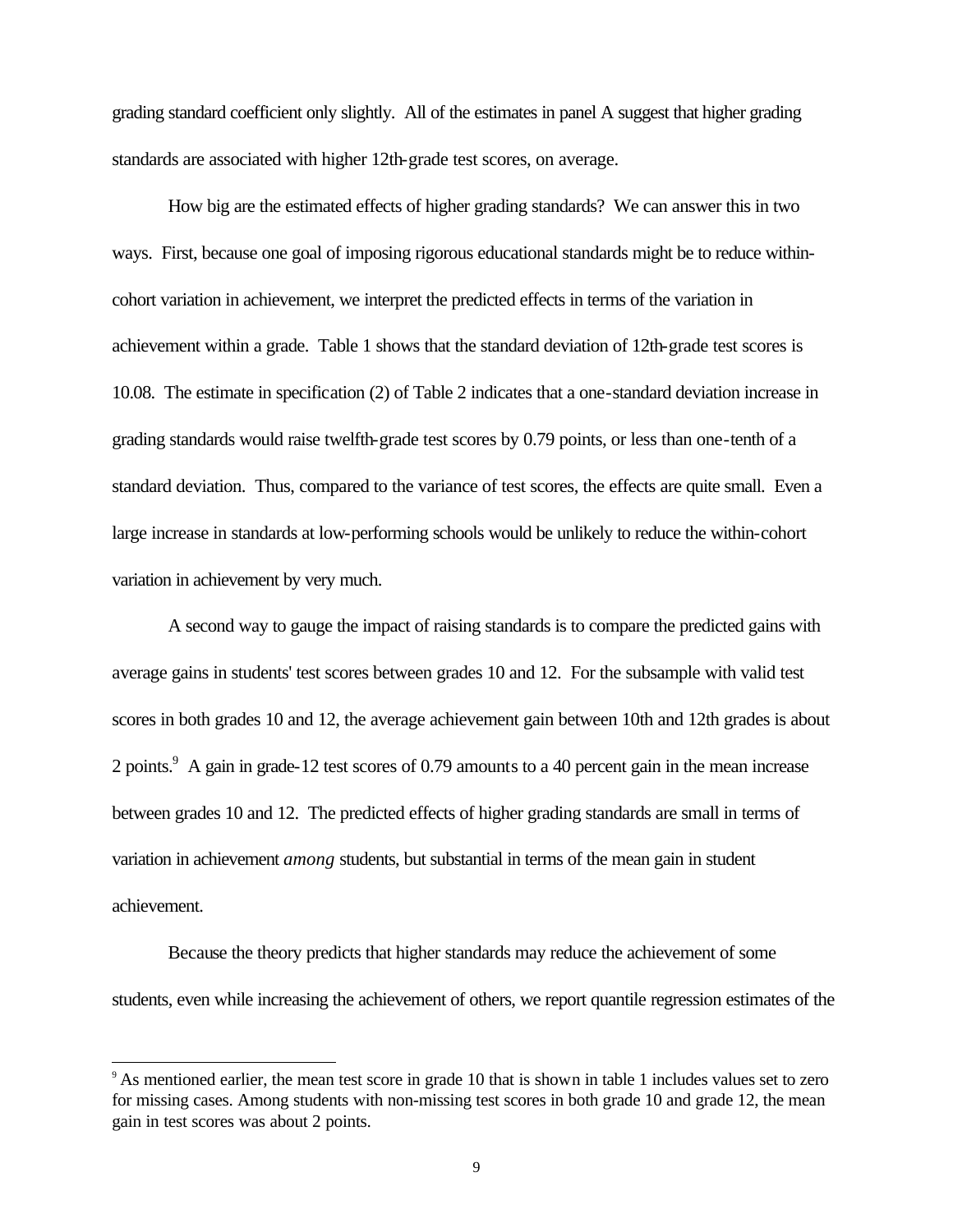effects of grading standards for the 25th, 50th, and 75th percentiles of the 12th-grade test score distribution in panel B of table 2. Given the high significance of the students' 10th-grade test score in these regressions, we focus our discussion on the estimates from specifications (2) and (3).

Sub-panels 1 and 2 show that grading standards have similar effects at both the first quartile and the median of the 12th-grade conditional test score distribution. It matters little whether we include the school's mean 10th-grade test score. The estimate from specification (3) shows that a one-standard deviation increase in the grading standard leads to an increase 0.33 to 0.35 points on the 12th-grade test score at the 25th and 50th percentiles. Although these improvements would do little to equalize achievement among students, a 0.34 point gain amounts to a 17 percent gain in the average rate of learning between grades 10 and 12.<sup>10</sup>

At the third quartile, grading standards have somewhat greater effects on student achievement. The estimate in specification (3) indicates that a one-standard deviation increase in grading standards increases 12th-grade test scores at the 75th percentile by 0.79 points. Since grading standards have greater effects on students higher in the achievement distribution, higher grading standards may contribute to greater inequality in the distribution of educational achievement. However, they do not appear to decrease the achievement of students in the lower tail, but rather to increase their achievement by less than those in the upper tail.

#### 4.2. Effects of grading standards on educational attainment

Although test scores provide one measure of educational success, educational attainment provides another that is arguably more important. In table 3, we present estimates of the effects of higher grading standards on these two important measures of educational attainment.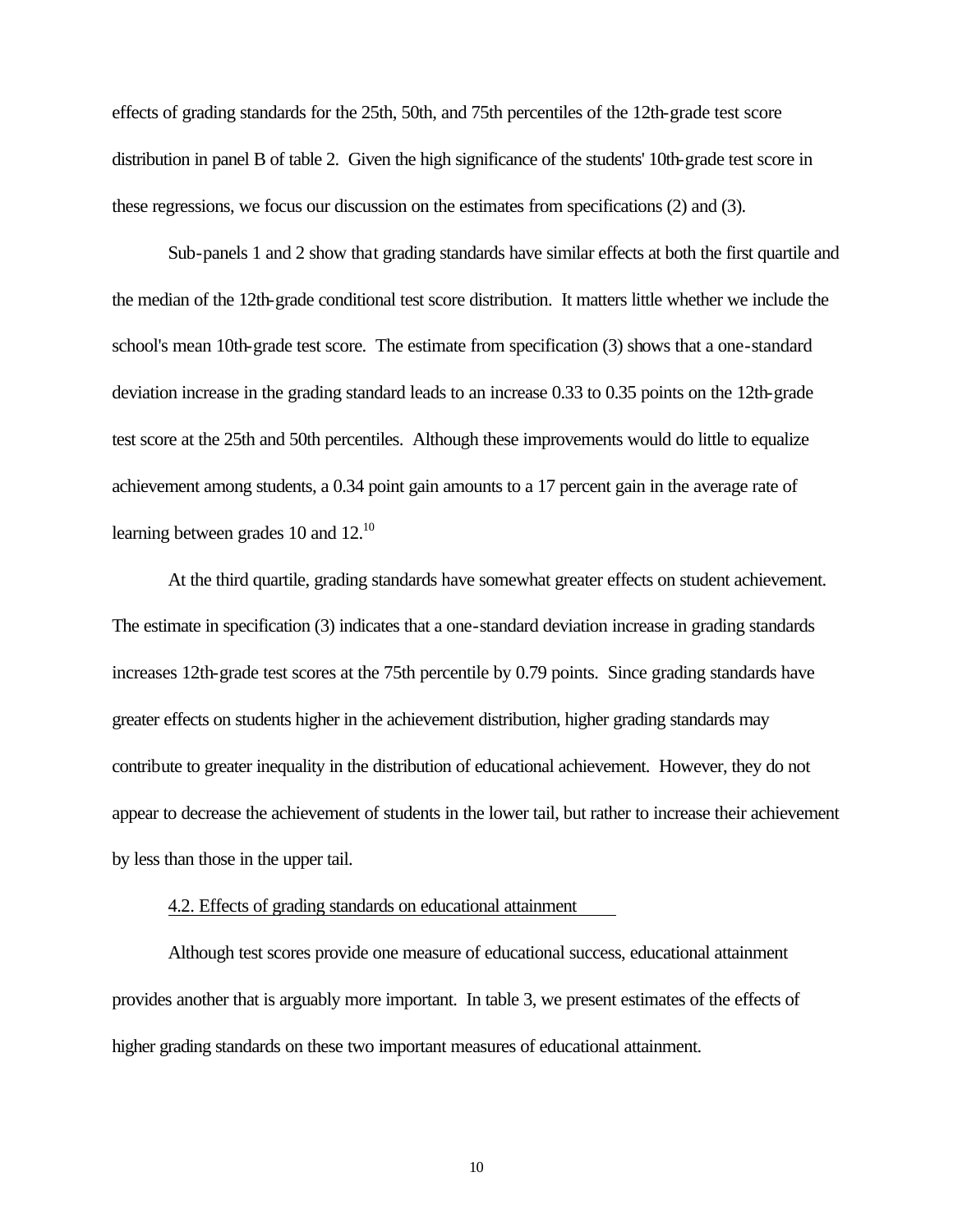## [Table 3 here]

The estimate in specification (2) in panel A suggests that a one-standard deviation increase in grading standards would have no significant effect on high school graduation. When we add the school's mean 10th-grade test score to the model in column (3), the grading standard coefficient becomes negative, although it remains small and insignificant. The college attendance results are similar.

Thus, although we find higher grading standards to raise test scores, we find them to have no significant effect on educational attainment. This apparent puzzle may be due to the fact that grading standards have their greatest effect among the students who are the most likely to graduate. With a graduation rate of 80 percent, the 75th percentile student is already likely graduate, so the large test score effects at the 75th percentile may have little effect on graduation rates. At the bottom quartile, one might imagine that large effects on test scores could lead to increases in graduation rates. However, the effects of grading standards at the bottom quartile are relatively small, which may explain why they have little effect on graduation rates.

#### 4.3. Estimated effects of grading standards on earnings

l

Ideally, we would like to measure how higher grading standards in school affect the student's lifetime utility. An important component of utility is earnings. In table 4 we present estimates of the effects of grading standards on (the logarithm of) earnings.

## [Table 4 here]

As desirable as it is to consider earnings effects, the earnings data in the HSB have a number of shortcomings that must be acknowledged. First, the earnings data pertain to the period 1989 to 1991, at which time the HSB respondents were typically 25 to 27 years old. Since entry-level earnings data

 $10\;\text{I}$  In principle, one could compare the effects of grading standards not only with the mean gain in test scores, but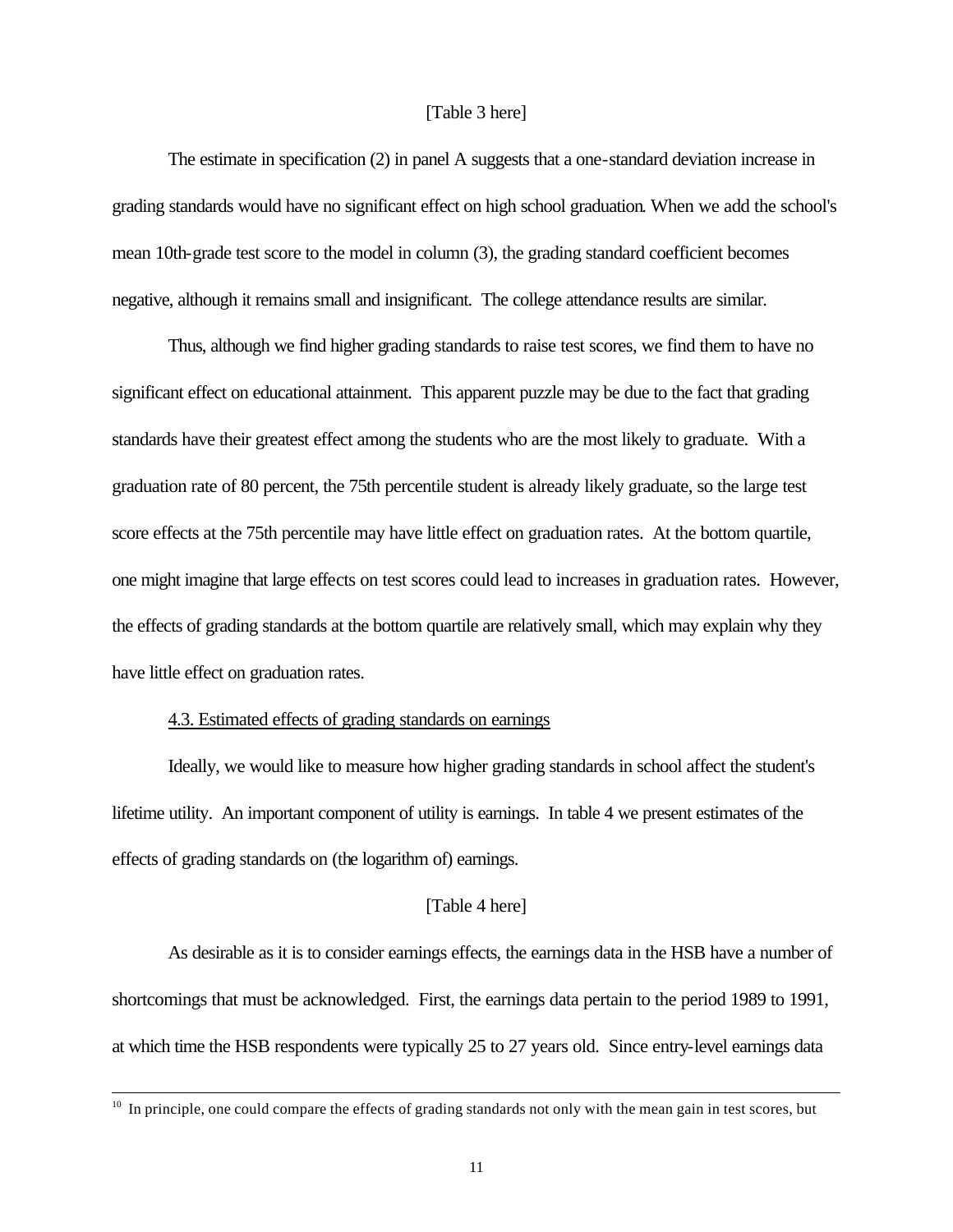are quite noisy, we average each student's earnings over all years in which she satisfied our sample inclusion criteria. Since our interest is in earnings on career-track jobs, we include only earnings data from years when the student reported working full-time for at least nine months out of the year.<sup>11</sup> Finally, our earnings samples are quite a bit smaller than the test score and educational attainment samples. Part of the sample size reduction stems from our sample inclusion criteria, but part of it stems high levels of item non-response.

Our earnings equation does not control for the student's post-secondary schooling, occupational choices, or mobility, which affects the interpretation of our estimates. In principle, higher standards may affect a student's ultimate educational attainment, occupation, or mobility, and each of these factors may in turn affect earnings. In addition to these indirect effects on earnings, higher standards may exert an independent direct effect, raising the student's earnings even controlling for these other factors. By excluding these factors from the regression equation, we obtain "reduced form" estimates of the total effect of grading standards on earnings, that is, the sum of the direct and indirect effects. $^{12}$ 

Results from the earnings regressions for the full sample are shown in Table 4. The estimate of the grading standards coefficient in specification (2) is marginally significant with a t-statistic of 1.63. It implies that a one-standard deviation increase in grading standards would increase earnings by ninetenths of one percent. The estimate in specification (3), which includes the school's mean 10th-grade

l

also with the gain in scores at the 25th percentile. However, because the 25th percentile fell slightly between the 10th and 12th grades, this comparison is not very meaningful.

 $11$  Restricting the sample to full-time workers may cause us to omit those who are rationed out of the labor market. If such rationing is correlated with grading standards, it may bias our results. However, part-time jobs held by workers in the transition from school to work may have little to do with the earnings those workers experience once they have completed the transition and are employed full time. Including those workers may also bias our results.

 $12$  Grogger (1996) discusses this issue in greater detail.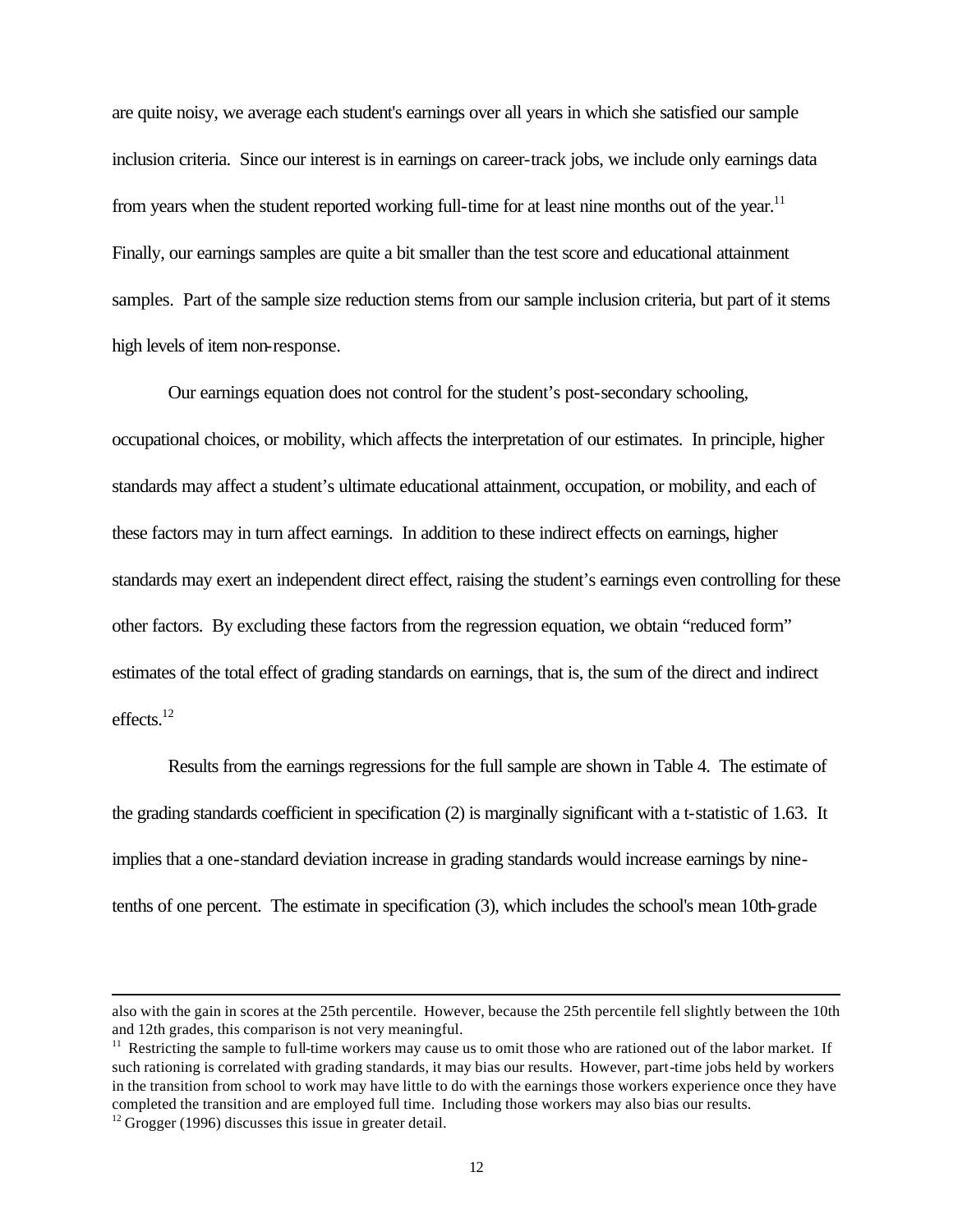test score, is insignificant, but the grading standards coefficient itself does not vary that much between the two specifications. $^{13}$ 

4.4. Race/ethnicity-specific estimates of the effects of grading standards

Above we noted that differences by ability in the effects of higher standards may manifest themselves in the form of differences by race. In table 5 we present race/ethnicity-specific estimates. In this table, each coefficient comes from a separate regression that contains all of the variables included in specification (3) in the tables above.

#### [Table 5 here]

Panel A presents estimates by race/ethnicity of the effects of grading standards on mean test scores. Grading standards have similar effects on whites and Hispanics. They also have positive and significant effects on blacks, but the estimated coefficient is smaller. The difference between the estimates for whites and blacks is significant, but because of the small sample sizes, the difference between blacks and Hispanics is not.

Grading standards have no effect on white graduation rates, as seen in panel B. For both blacks and Hispanics, however, grading standards have negative and significant effects on high school graduation. An explanation that is consistent with these results is based on the relative performance hypothesis. Because higher standards lead to higher gains for students near the top of the distribution than for students near the bottom, students near the bottom could perceive themselves as falling behind on a relative basis, despite their absolute gains. If minority test scores are concentrated toward the bottom of the distribution, and students judge their likely success by comparing their performance with

l

<sup>&</sup>lt;sup>13</sup> In subsample regressions, these estimate coefficients were slightly greater among non-college workers than among workers who had gone to college. This is consistent with models from Farber and Gibbons (1996) and Betts (1998), both of which predict larger returns to achievement among workers with more experience. None of the subsample regression results were significant, however.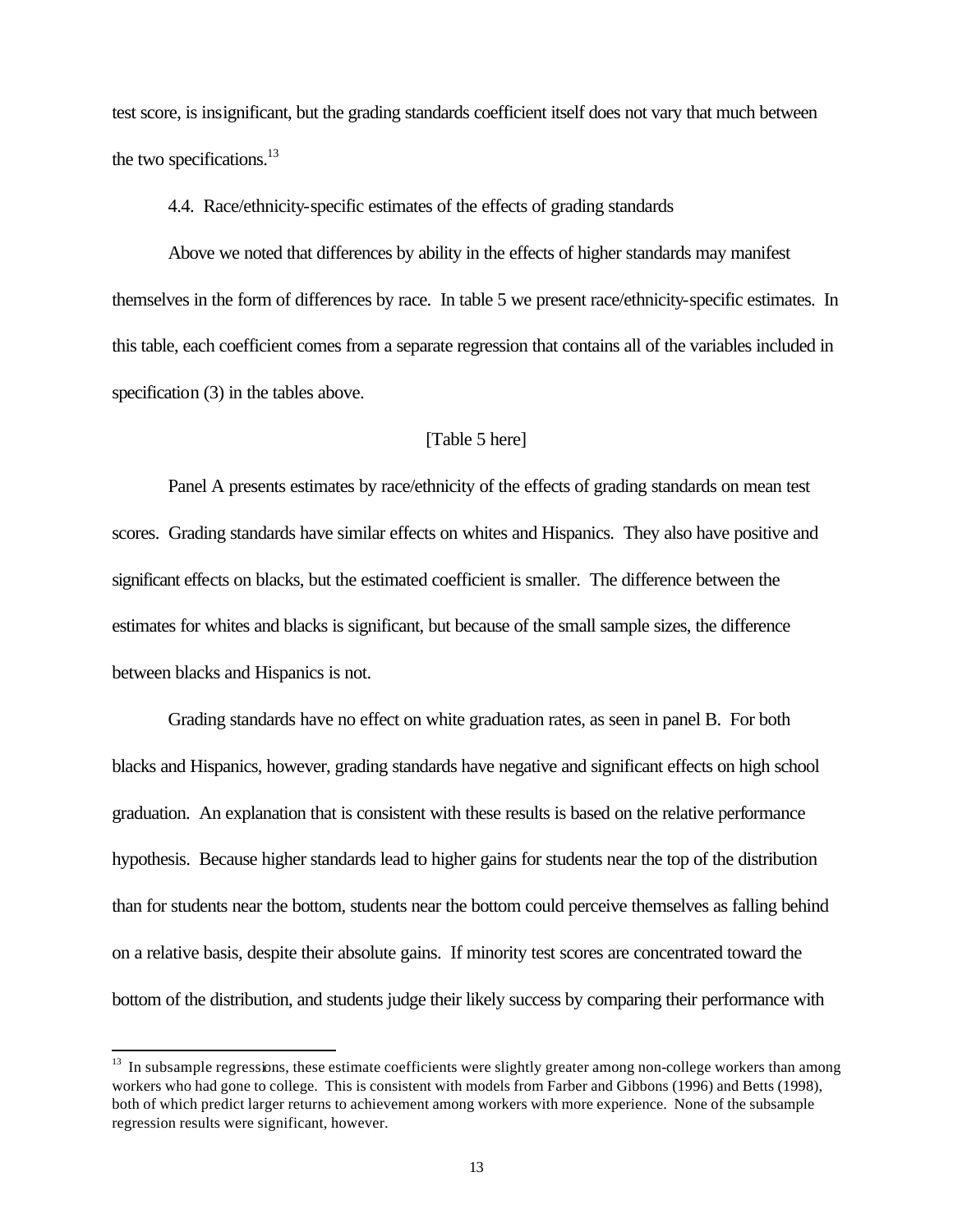others rather than by evaluating their performance in absolute terms, then higher grading standards could lead minority students to quit school. Loury and Garman (1995) find evidence for a similar "relative performance" effect in their analysis of the impact of college selectivity and earnings. They find that college students whose own Scholastic Aptitude Test (SAT) scores are significantly below the median at their college are more likely than average to drop out of college.

In contrast to the graduation effects, the effects of grading standards on college attendance are insignificant for all three groups. The presence of insignificant college attendance effects despite significantly negative graduation effects suggests that those blacks and Hispanics who were dissuaded from graduating by higher grading standards would have been unlikely to attend college even if their grading standards had been lower.

The results from race/ethnicity-specific earnings regressions are presented in panel D. Of all the race/ethnicity-specific analyses, these are the most limited by small sample sizes. Although all of the coefficients are positive, none are statistically significant.

#### **5. Conclusions**

Our results provide mixed evidence on the effects of higher grading standards. The achievement results suggest that students respond favorably to the incentives provided by higher standards. Test scores rise in schools with higher standards, although they rise more for students near the top of the achievement distribution than for students near the bottom. These findings are similar to those of Betts (1995).

However, there is no evidence that higher standards raise either high school graduation or college attendance. For minorities, in fact, there is evidence that higher standards actually reduce graduation rates. There is some evidence that higher standards raise students' post-schooling earnings,

14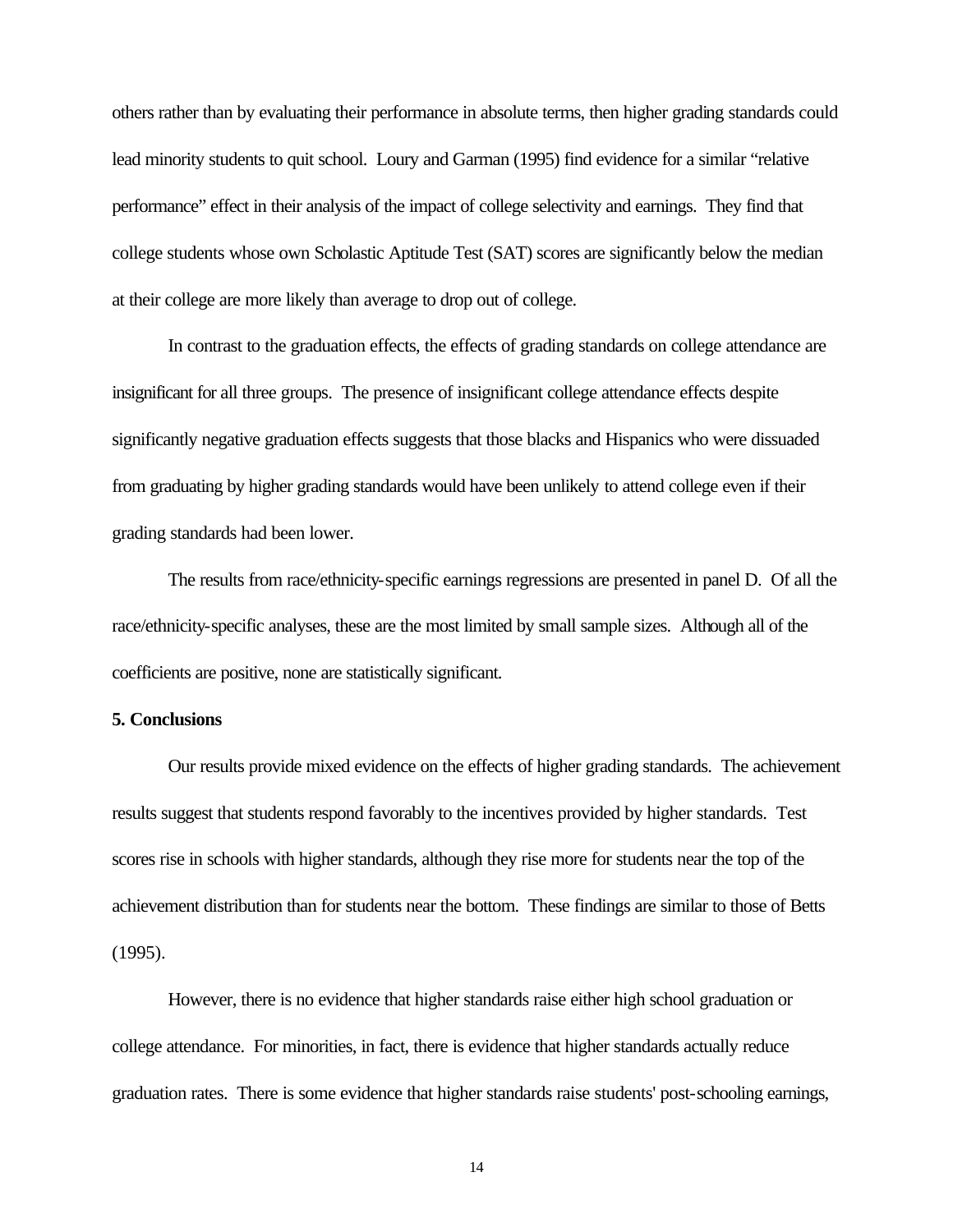although the estimates are only marginally significant. Moreover, the earnings analysis generally is limited by small sample sizes.

The notion that higher standards could result in both winners and losers is consistent with previous theoretical work. The potential puzzle in our results is that higher standards could lead to lower graduation rates despite their positive effect on test scores throughout the achievement distribution. We note that this finding is consistent with a relative performance hypothesis, whereby students judge their success not in absolute terms, but relative to their classmates. Because higher standards lead to greater increases in test scores at the top of the distribution than at the bottom, students near the bottom may perceive themselves as losing ground and give up on graduating as a result.

Whatever the ultimate explanation for our findings, they are consistent with theory in terms of their complexity. Theory predicts that different students may react differently to higher standards, and that as a result, policies based on higher standards may have both winners and losers. Our results suggest that the complexity of students' responses to higher standards needs to be better understood by policymakers before they become the cornerstone of educational reform.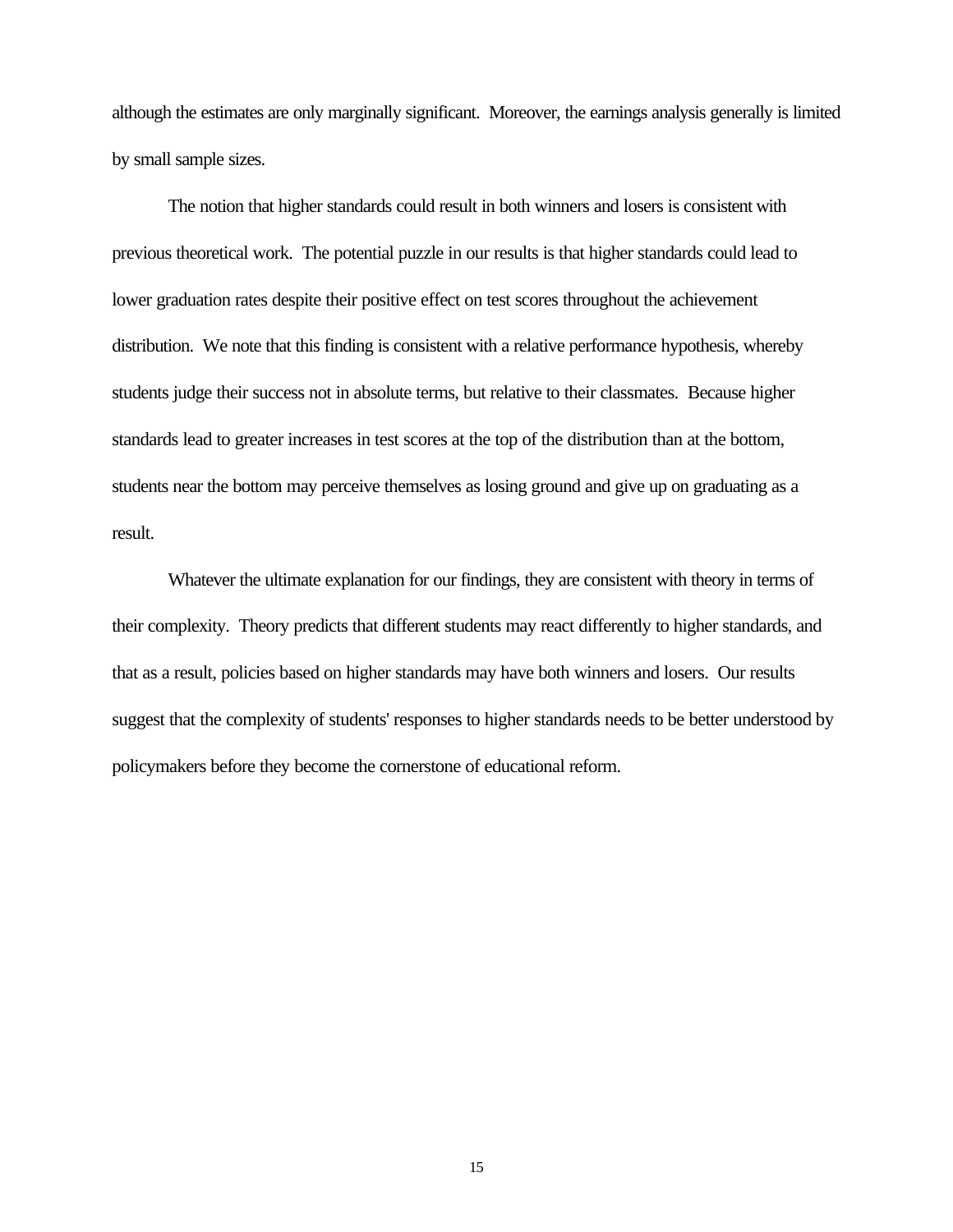#### **References**

Becker, W., and Rosen, S. (1992). The learning effect of assessment and evaluation in high school. *Economics of Education Review* 11(2), 107-118.

Betts, J. R. (1995). Do grading standards affect the incentive to learn? Manuscript, University of California, San Diego, Department of Economics.

\_\_\_\_\_\_\_\_\_\_. (1996). Is there a link between school inputs and earnings? fresh scrutiny of an old literature, in G. Burtless, ed., *Does money matter? the effect of school resources on student achievement and adult success*. Washington, D.C.: Brookings Institution.

\_\_\_\_\_\_\_\_\_\_. (1998). The impact of educational standards on the level and distribution of earnings. *American Economic Review* 88 (1), 266-275.

Betts, J.R. and Grogger, J. (2000). The impact of grading standards on student achievement , educational attainment, and entry-level earnings. National Bureau of Economic Research Working Paper 7875.

Costrell, R. M. (1994). A simple model of educational standards. *American Economic Review* 84(4), 956-71.

Farber, H. S. and Gibbons, R. (1996). Learning and wage dynamics. *Quarterly Journal of Economics* 111 (4), 1007-1047.

Grogger, J. (1996). School expenditures and post-schooling earnings: evidence from high school and beyond, *Review of Economics and Statistics* 78 (4), 628-637.

Grogger, J., and Eide, E. (1995). Changes in college skills and the rise in the college wage premium. *Journal of Human Resources* 30(2), 280-310.

Grogger, J., and Neal, D. (2000). Further evidence on the effects of catholic secondary schooling. *Brookings-Wharton Papers on Urban Affairs* 1 (1), 151-193.

Hanushek, E. A. (1986).The economics of schooling. *Journal of Economic Literature* 24 (3), 1141-1177.

Kang, S. (1985). A formal model of school reward systems. In: J. H. Bishop, *Incentives, Learning, and Employability* (pp. 27-38). Columbus, Ohio: National Center for Research in Vocational Education, Ohio State University.

Lillard, D R. and DeCicca, P.P. (2001). Higher standards, more dropouts? Evidence within and across time. *Economics of Education Review* 20(5), 459-473.

Loury, L.D. and Garman, D. (1995). College selectivity and earnings. *Journal of Labor Economics* 13(2), 289-308.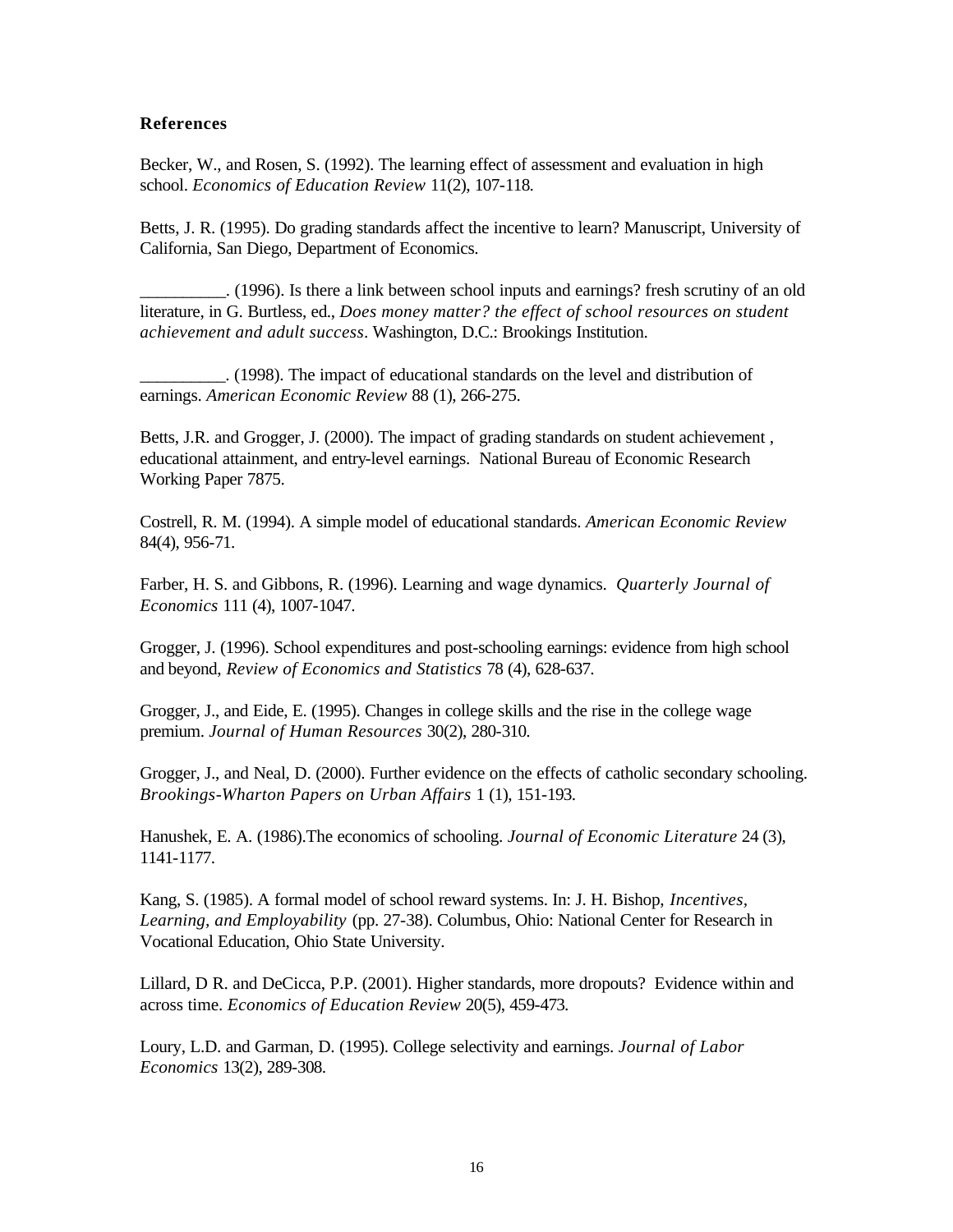Murnane, R. J; Willett, J. B; and Levy, F. (1995). The growing importance of cognitive skills in wage determination. *Review of Economics and Statistics* 77 (2), 251-266.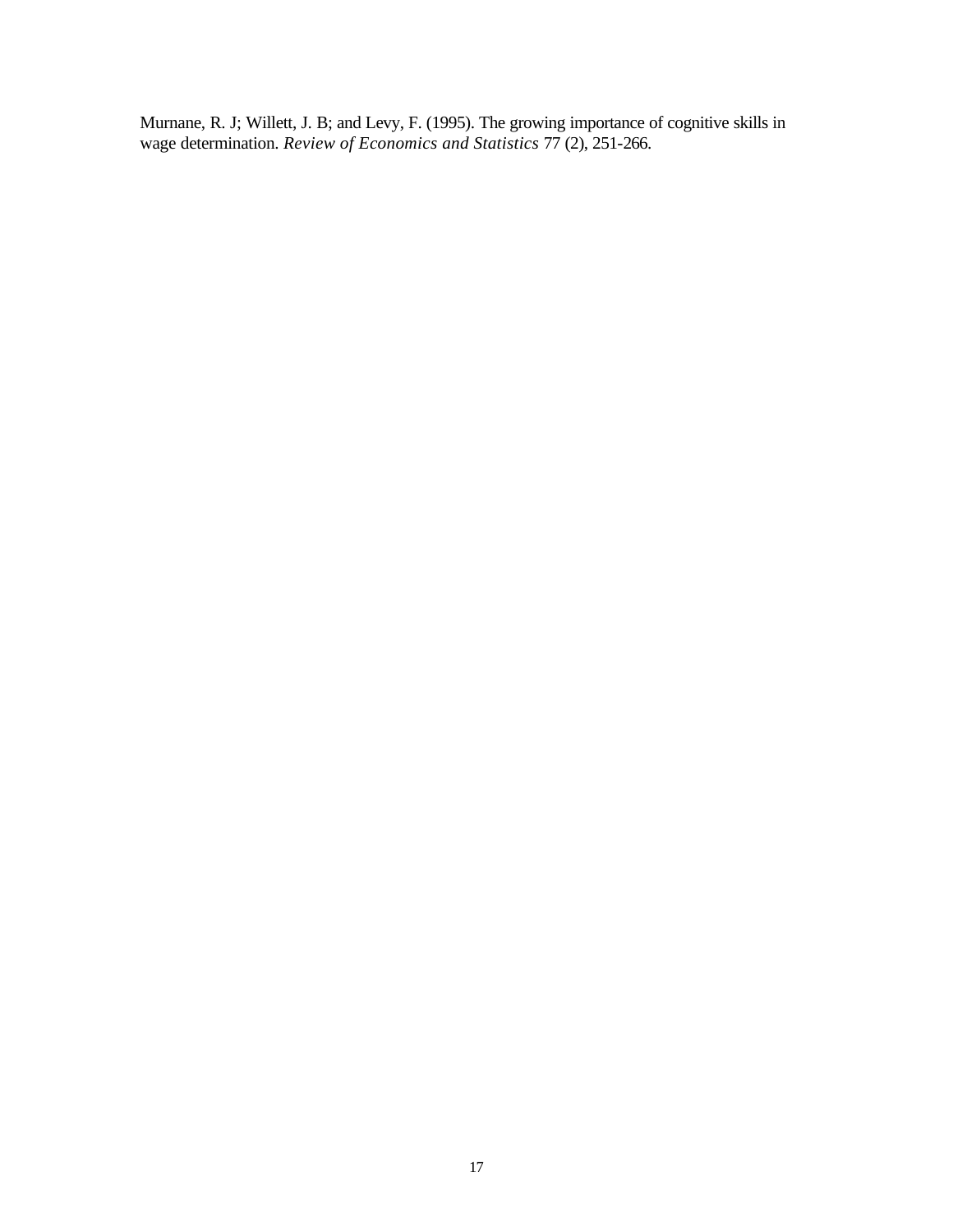| A. 12th-grade test score $(n=9,543)$ |         | C. Log earnings              |        |
|--------------------------------------|---------|------------------------------|--------|
| Mean                                 | 14.46   | Full sample                  | 9.93   |
|                                      | (10.08) | $(n=6,694)$                  | (0.39) |
|                                      |         |                              |        |
| 25th percentile                      | 5.34    | College attendees            | 10.04  |
|                                      |         | $(n=2,403)$                  | (0.39) |
|                                      |         |                              |        |
| 50th percentile                      | 13.46   | Non-college attendees        | 9.86   |
|                                      |         | $(n=4,072)$                  | (0.37) |
|                                      |         |                              |        |
| 75th percentile                      | 22.28   |                              |        |
|                                      |         |                              |        |
|                                      |         |                              |        |
| <b>B.</b> Educational attainment     |         | D. Key explanatory variables |        |
| High school graduation               | 0.80    | Math grading standard        | 2.78   |
| $(n=10, 124)$                        |         |                              | (3.49) |
|                                      |         |                              |        |
| College attendance                   | 0.32    | Student's 10th-grade test    | 11.36  |
| $(n=9,831)$                          |         | score                        | (9.67) |
|                                      |         |                              |        |
|                                      |         | School's mean 10th-          | 13.26  |
|                                      |         | grade test score             | (4.35) |

# **Table 1 Summary statistics for various outcomes and key explanatory variables**

Note: Figures in parentheses are standard deviations. Sample for the statistics in panel D is the same as that for the statistics in panel A. Statistics corresponding to other samples are similar.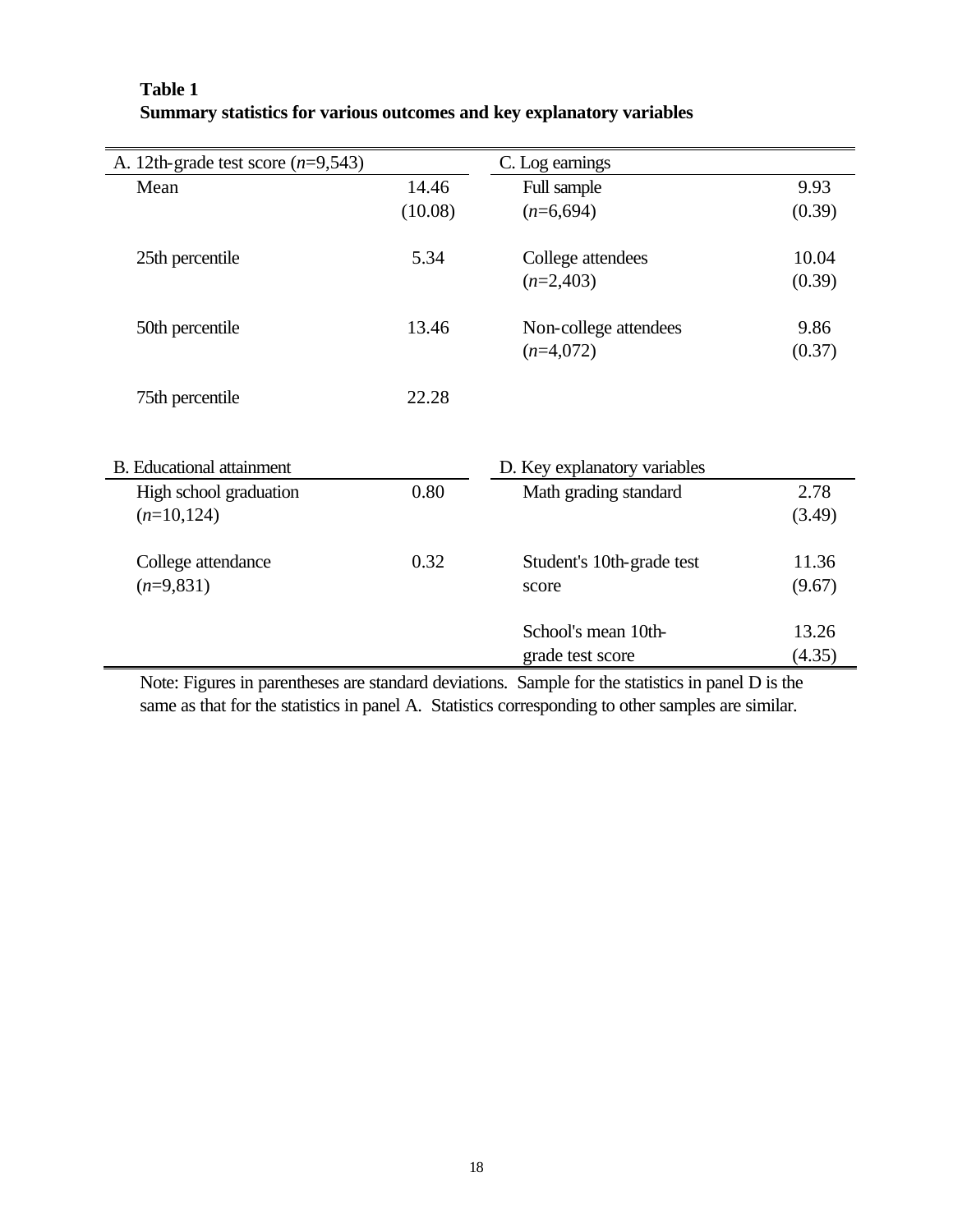| Table 2<br>Estimated effects of grading standards on test scores |         |         |         |  |  |
|------------------------------------------------------------------|---------|---------|---------|--|--|
| A. Ordinary least squares (mean) regression estimates            |         |         |         |  |  |
| Variable                                                         | (1)     | (2)     | (3)     |  |  |
| Math grading standard                                            | 0.506   | 0.225   | 0.197   |  |  |
|                                                                  | (0.037) | (0.024) | (0.025) |  |  |
|                                                                  |         |         |         |  |  |
|                                                                  |         | 0.891   | 0.883   |  |  |
| Student's 10th-grade math score                                  |         |         |         |  |  |
|                                                                  |         | (0.007) | (0.008) |  |  |
|                                                                  |         |         |         |  |  |
| School's mean 10th-grade math score                              |         |         | 0.061   |  |  |
|                                                                  |         |         | (0.022) |  |  |
|                                                                  |         |         |         |  |  |
| R-square                                                         | 0.24    | 0.71    | 0.71    |  |  |
|                                                                  |         |         |         |  |  |
| <b>B.</b> Quantile regression estimates                          |         |         |         |  |  |
| 1. 25th percentile                                               |         |         |         |  |  |
| Variable                                                         | (1)     | (2)     | (3)     |  |  |
| Math grading standard                                            | 0.436   | 0.102   | 0.094   |  |  |
|                                                                  | (0.029) | (0.018) | (0.018) |  |  |
|                                                                  |         |         |         |  |  |
| Student's 10th-grade math score                                  |         | 0.911   | 0.909   |  |  |
|                                                                  |         | (0.008) | (0.007) |  |  |
|                                                                  |         |         |         |  |  |
| School's mean 10th-grade math score                              |         |         | 0.020   |  |  |
|                                                                  |         |         | (0.018) |  |  |
|                                                                  |         |         |         |  |  |
| R-square                                                         | 0.12    | 0.49    | 0.49    |  |  |
|                                                                  |         |         |         |  |  |
| 2. 50th percentile                                               |         |         |         |  |  |
| Variable                                                         | (1)     | (2)     | (3)     |  |  |
|                                                                  |         | 0.108   |         |  |  |
| Math grading standard                                            | 0.651   |         | 0.099   |  |  |
|                                                                  | (0.045) | (0.014) | (0.016) |  |  |
|                                                                  |         |         |         |  |  |
| Student's 10th-grade math score                                  |         | 1.003   | 0.995   |  |  |
|                                                                  |         | (0.006) | (0.006) |  |  |
|                                                                  |         |         |         |  |  |
| School's mean 10th-grade math score                              |         |         | 0.029   |  |  |
|                                                                  |         |         | (0.015) |  |  |
|                                                                  |         |         |         |  |  |
| R-square                                                         | 0.16    | 0.54    | 0.54    |  |  |
|                                                                  |         |         |         |  |  |
| 3.75th percentile                                                |         |         |         |  |  |
| Variable                                                         | (1)     | (2)     | (3)     |  |  |
| Math grading standard                                            | 0.713   | 0.243   | 0.227   |  |  |
|                                                                  | (0.043) | (0.022) | (0.024) |  |  |
|                                                                  |         |         |         |  |  |
| Student's 10th-grade math score                                  |         | 0.952   | 0.947   |  |  |
|                                                                  |         | (0.009) | (0.009) |  |  |
|                                                                  |         |         |         |  |  |
| School's mean 10th-grade math score                              |         |         | 0.037   |  |  |
|                                                                  |         |         |         |  |  |
|                                                                  |         |         | (0.021) |  |  |
|                                                                  |         |         |         |  |  |
| R-square                                                         | 0.14    | 0.51    | 0.54    |  |  |

Notes: Sample size is 9,543. Figures in parentheses are standard errors. In addition to the variables shown, all regressions include race dummies, a sex dummy, urban and rural dummies, parental occupation dummies, parental education dummies, family income dummies, a two-parent family dummy, and dummies for the number of siblings in the household. Specifications (2) and (3) include a dummy indicating whether the student's 10th-grade test score was missing.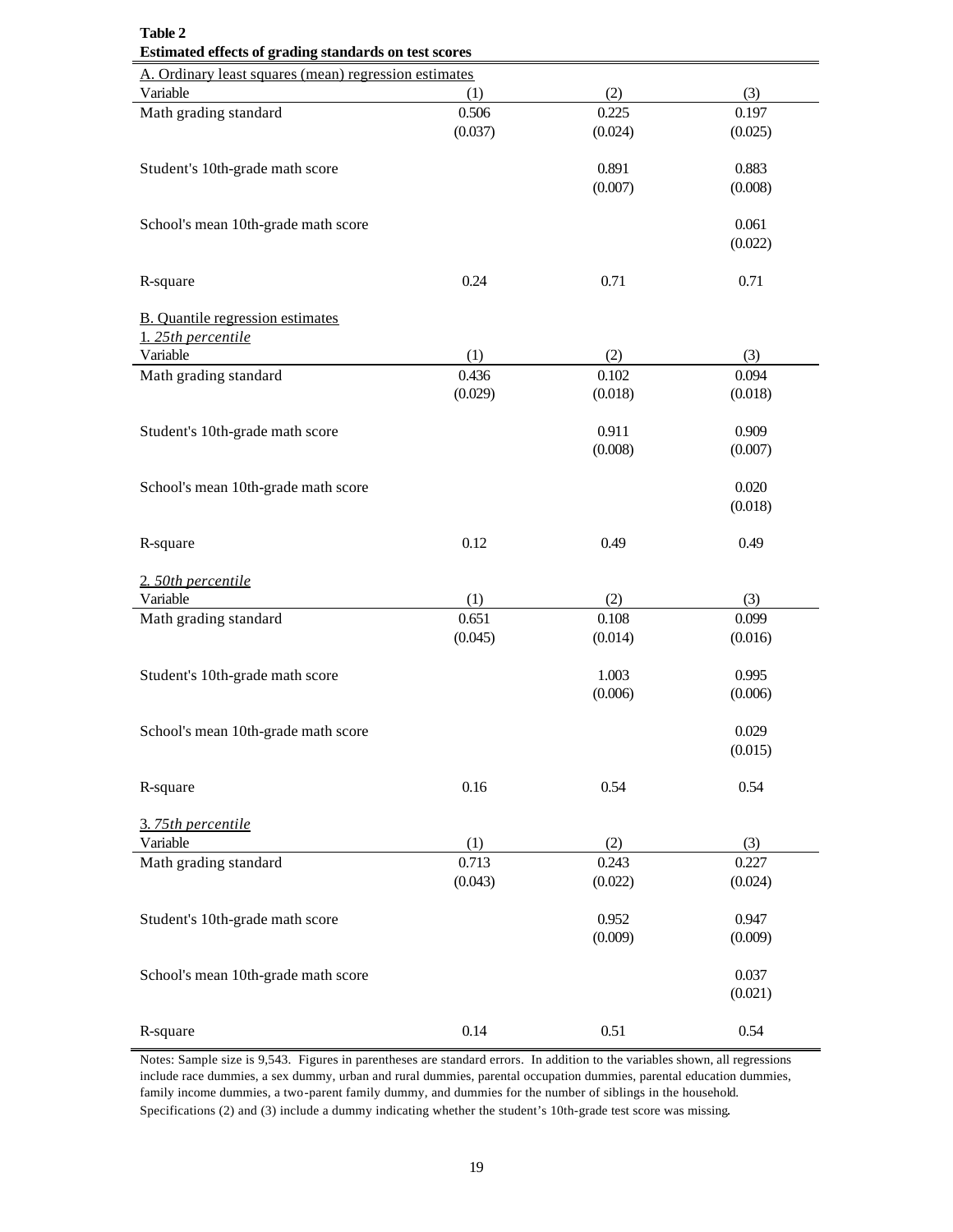| (2)<br>(3)           |
|----------------------|
| 0.0011<br>$-0.0023$  |
| (0.0014)<br>(0.0015) |
|                      |
| 0.0095<br>0.0086     |
| (0.0005)<br>(0.0005) |
| 0.0072               |
| (0.015)              |
|                      |
| 0.13<br>0.14         |
|                      |
|                      |
| (2)<br>(3)           |
| 0.0008<br>$-0.0013$  |
| (0.0017)<br>(0.0018) |
| 0.019<br>0.018       |
| (0.0006)<br>(0.0006) |
|                      |
| 0.0044               |
| (0.0015)             |
|                      |
| 0.26<br>0.26         |
|                      |

# **Table 3 Linear probability estimates of the effects of grading standards on educational attainment**

Notes: Sample size is 10,124 in panel A and 9,831 in panel B. Figures in parentheses are standard errors. In addition to the variables shown, all regressions include race dummies, a sex dummy, urban and rural dummies, parental occupation dummies, parental education dummies, family income dummies, a two-parent family dummy, and dummies for the number of siblings in the household. Specifications (2) and (3) include a dummy indicating whether the student's 10th-grade test score was missing.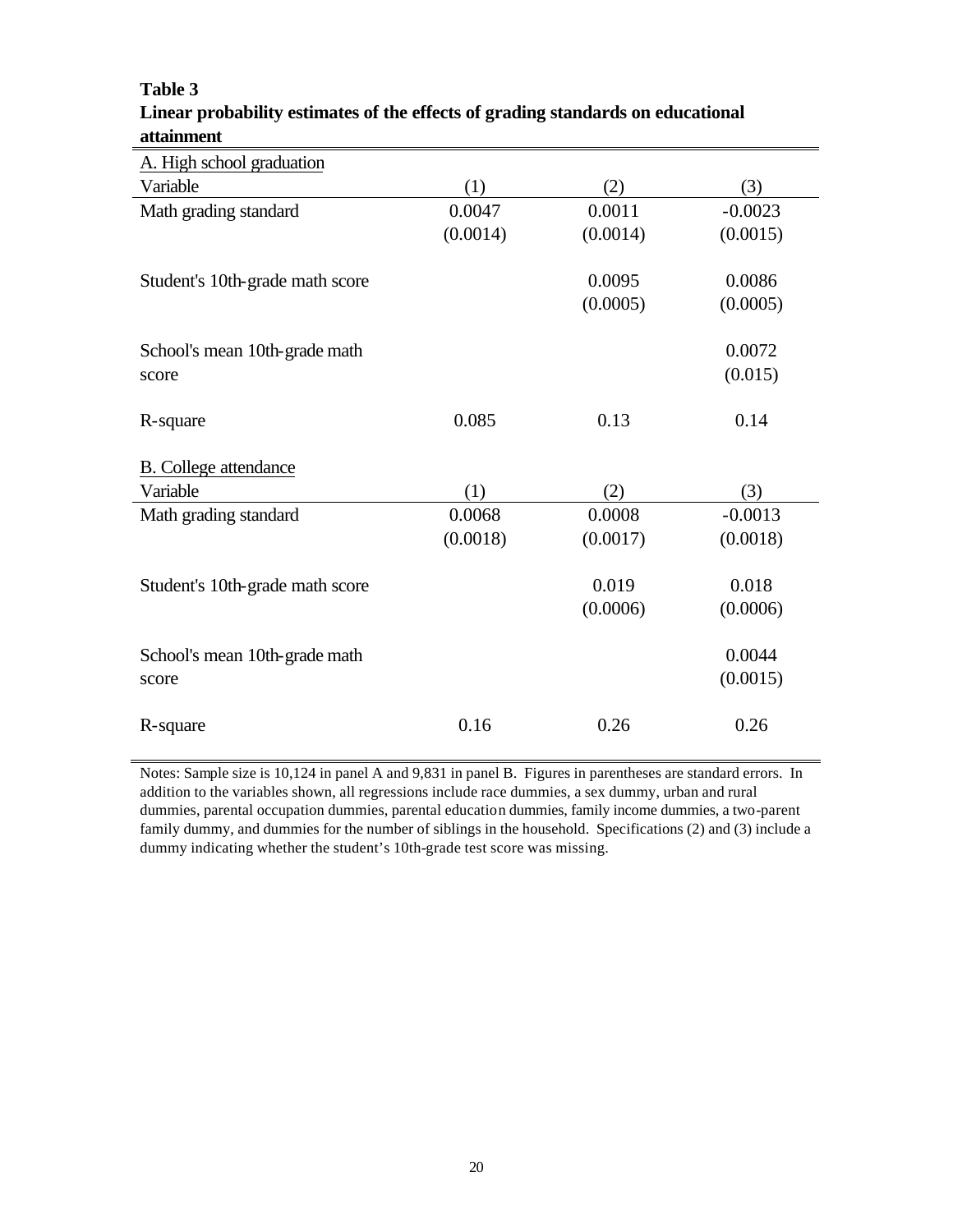| Ordinary least squares estimates of the effects of grading standards on log earnings |          |          |           |
|--------------------------------------------------------------------------------------|----------|----------|-----------|
| A. Full sample                                                                       |          |          |           |
| Variable                                                                             | (1)      | (2)      | (3)       |
| Math grading standard                                                                | 0.0053   | 0.0026   | 0.0019    |
|                                                                                      | (0.0016) | (0.0016) | (0.0018)  |
|                                                                                      |          |          |           |
| Student's 10th-grade math score                                                      |          | 0.0078   | 0.0076    |
|                                                                                      |          | (0.0006) | (0.0006)  |
|                                                                                      |          |          |           |
| School's mean 10th-grade math                                                        |          |          | 0.0014    |
| score                                                                                |          |          | (0.0015)  |
|                                                                                      | 0.12     | 0.14     | 0.14      |
| R-square                                                                             |          |          |           |
| <b>B.</b> College attendees                                                          |          |          |           |
| Variable                                                                             | (1)      | (2)      | (3)       |
| Math grading standard                                                                | 0.0026   | 0.0006   | $-0.0008$ |
|                                                                                      | (0.0025) | (0.0017) | (0.0025)  |
|                                                                                      |          |          |           |
| Student's 10th-grade math score                                                      |          | 0.0070   | 0.0066    |
|                                                                                      |          | (0.0010) | (0.0010)  |
|                                                                                      |          |          |           |
| School's mean 10th-grade math                                                        |          |          | 0.0034    |
| score                                                                                |          |          | (0.0022)  |
|                                                                                      |          |          |           |
| R-square                                                                             | 0.11     | 0.13     | 0.13      |
| C. Non-college attendees                                                             |          |          |           |
| Variable                                                                             | (1)      | (2)      | (3)       |
| Math grading standard                                                                | 0.0055   | 0.0039   | 0.0043    |
|                                                                                      | (0.0020) | (0.0020) | (0.0023)  |
|                                                                                      |          |          |           |
| Student's 10th-grade math score                                                      |          | 0.0050   | 0.0051    |
|                                                                                      |          | (0.0008) | (0.0009)  |
|                                                                                      |          |          |           |
| School's mean 10th-grade math                                                        |          |          | $-0.0007$ |
| score                                                                                |          |          | (0.0019)  |
|                                                                                      |          |          |           |
| R-square                                                                             | 0.12     | 0.13     | 0.13      |

**Table 4**

Notes: Sample size is 6,694 in panel A, 2,403 in panel B, and 4,072 in panel B. Figures in parentheses are standard errors. In addition to the variables shown, all regressions include race dummies, a sex dummy, urban and rural dummies, parental occupation dummies, parental education dummies, family income dummies, a two-parent family dummy, and dummies for the number of siblings in the household.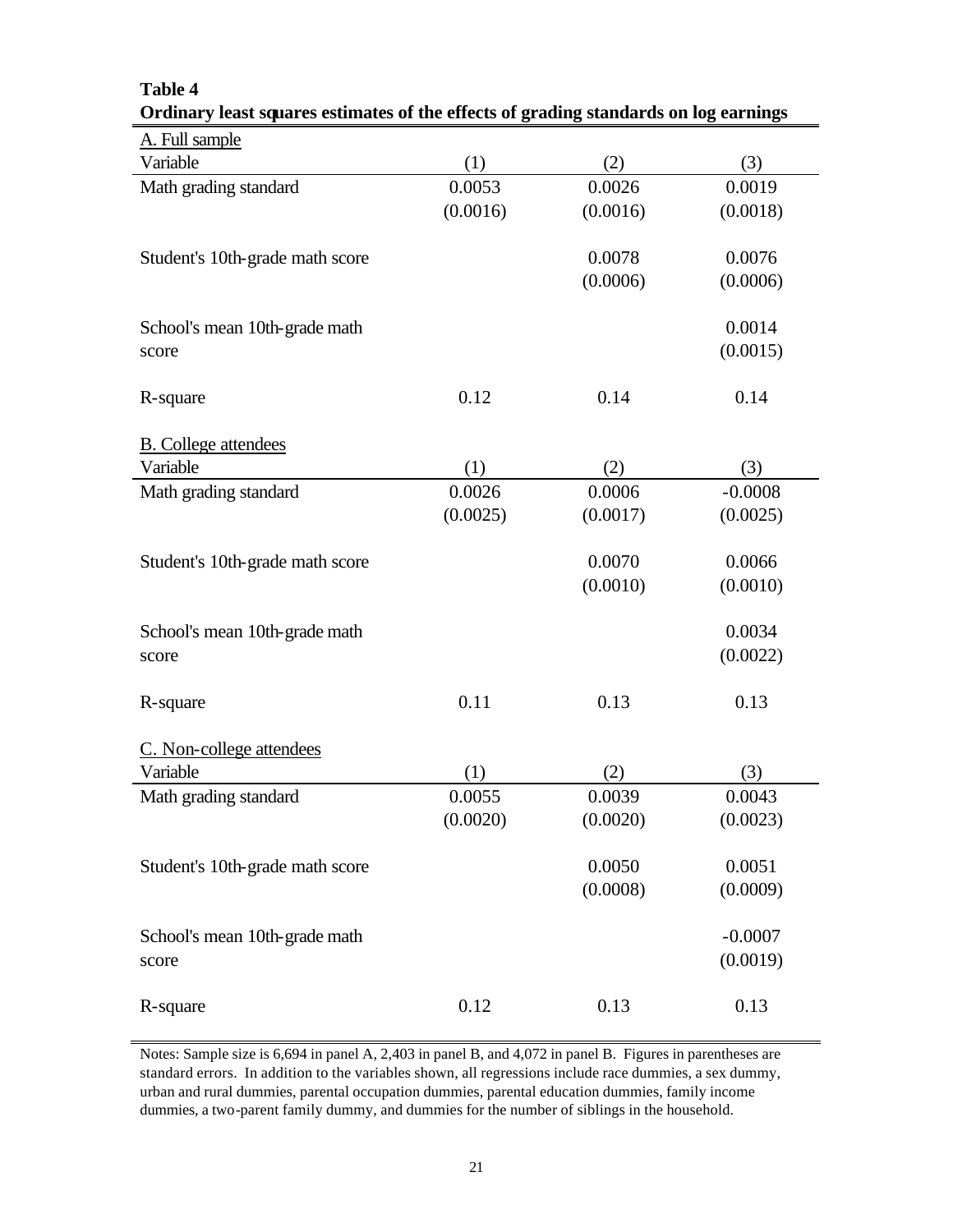Specifications (2) and (3) include a dummy indicating whether the student's 10th-grade test score was missing.